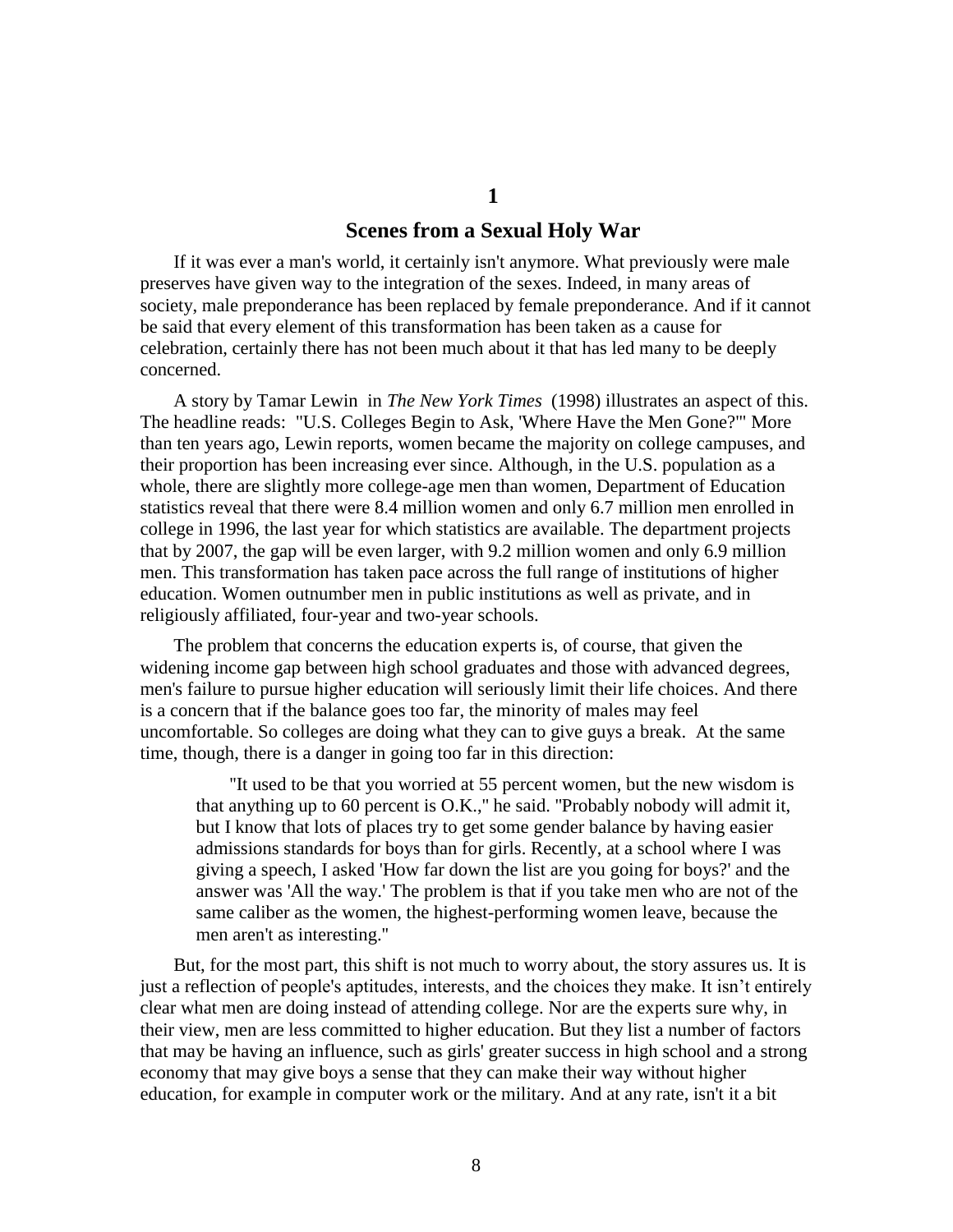sexist to think that a preponderance of females might be a cause for concern? Did we worry when there was a preponderance of men?

Yet the idea that the absence of men from our colleges is simply a benign facet of our changing times is one that, for a number of reasons, doesn't quite add up. For one thing, the idea that it is normal for a majority of college students to be male, and abnormal for them to be female, is based on the idea that men are the primary breadwinners within the family, while the care of children is primarily the role of the mothers. That may be a social arrangement that has given way to increased equality, but such a shift would move the proportion to 50-50. Any more of a change needs another explanation. The idea that, in the current economy, men are moving into occupations that do not require higher education, such as the military, is also questionable. In fact, the same period that has shown a decline in the number of young men in college has also shown a decline in their enlistment in the military, which dropped from 34 % in 1991 to 27% in 1997 (Department of Defense, 1997, 1998; Wilson, 1998). Nor does it seem to arise from the fact that women are just better suited for higher education, and that in order to get men you have to go "all the way down." The fact is that men's scores on the most recent math SAT were substantially higher than those of women and were even slightly higher on the verbal SAT (Chute, 1999).  $\frac{1}{1}$  The SAT is one of the best measures we have for predicting college success, and these results make it difficult to understand how the claim that women are simply better suited for college can be sustained.

In deepest contradiction to the idea that the dearth of men in college is an aspect of a benign transformation is the fact that it takes place alongside other developments that cannot possible be called benign. Among these are the increase in acts of murderous violence, such as the Littleton massacre, and the enormous rise in the rate of suicide among young males, which has increased threefold since the 1950s (Health and Human Services, 1995) and is six times as high as that of young females<sup>2</sup>.

### **IS THERE A CRISIS OF BOYHOOD?**

The incidents of violence and the suicide statistics point to the possibility that the lack of young men in college is part of a much wider crisis of males in our society. In fact, there is plenty of evidence to support this view, and it has become quite popular.

Much of this evidence is proffered in a spate of contemporary books on the "crisis of boyhood" that are now making their way among us. Among the experts who write these books, the idea that our boys are in a perilous state is widely regarded as an established fact.

But this presents us with what appears to be a puzzle. On the one hand, we have the view that the disappearance of men from college is a perfectly normal aspect of a benign and even beneficial transformation. On the other, we have the view that boys are in state of crisis. These appear to be in contradiction. What is odd is that though both of these views are widely held, they are not brought into juxtaposition in public discussion. The idea that the social processes responsible for the increasing female dominance in our colleges might have had something to do with the painful state of our young males is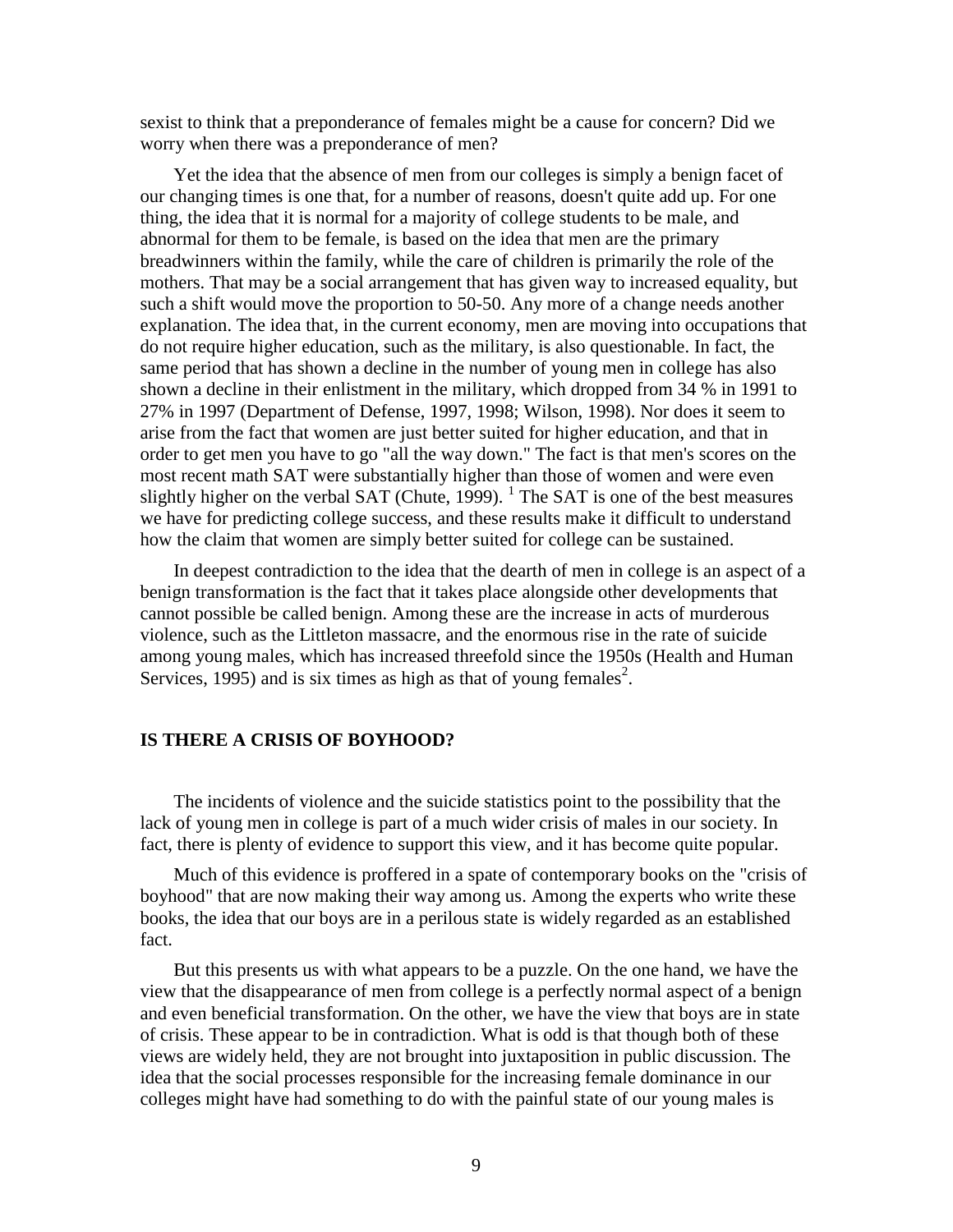simply not an item for discussion. How could anyone fail to make this connection, even if only for the purpose of research? Especially, how could this connection fail to be made by experts on boys? Who are these experts?

I believe we may say without controversy that those who brought us the emergent female domination of college, along with the idea that it is natural and even desirable, were feminists. Certainly the fact that feminists see themselves as advocates for women is no secret, as we see from the self-statement of their division within the American Psychological Association:

**Division 35 - [Psychology of Women](http://www.apa.org/divisions/div35)** promotes feminist research, theories, education, and practice toward understanding and improving the lives of girls and women in all their diversities. Encourages scholarship on the social construction of gender relations across multicultural context, and applies its scholarship to transforming the knowledge base of psychology. Advocates action toward public policies that advance equality and social justice, and seeks to empower women in community, national, and global leadership<sup>3</sup>.

By extension, we might expect that those who are now telling us about the horrors of growing up as a boy, and who would be presumably be expected to advocate for boys, might identify with their sex the way feminists do. They might call themselves "masculinists," or something of the sort. But that is not what happens. On the contrary, they identify with feminists. This is the *Position Statement* of the Society for the Psychological Study of Men and Masculinity, Division 51 of the American Psychological Association:

The Society for the Psychological Study of Men and Masculinity (SPSMM) promotes the critical study of how gender shapes and constricts men's lives, and is committed to an enhancement of men's capacity to experience their full human potential. SPSMM endeavors to erode constraining definitions of masculinity which historically have inhibited men's development, their capacity to form meaningful relationships, and have contributed to the oppression of other people. SPSMM acknowledges its historical debt to feminist-inspired scholarship on gender, and commits itself to the support of groups such as women, gays, lesbians and peoples of color that have been uniquely oppressed by the gender/class/race system. SPSMM vigorously contends that the empowerment of all persons beyond narrow and restrictive gender role definitions leads to the highest level of functioning in individual women and men, to the most healthy interactions between the genders, and to the richest relationships between them<sup>4</sup>.

The debt to feminism, in theme and in ideological orientation is clear enough, and is explicitly acknowledged. The idea that when feminism triumphed, it triumphed over men; that the single-minded pursuit of the exclusive interests of women might negatively affect the well-being of men, is not going to come from this group.

Part of the reason, then, why this possibility is not on the agenda is that the experts who now tell us of the boy crisis also believe that the accession of girls to dominance is normal, natural and legitimate. They see the rise of girls as a reversal of previous domination, and an occasion of moral triumph.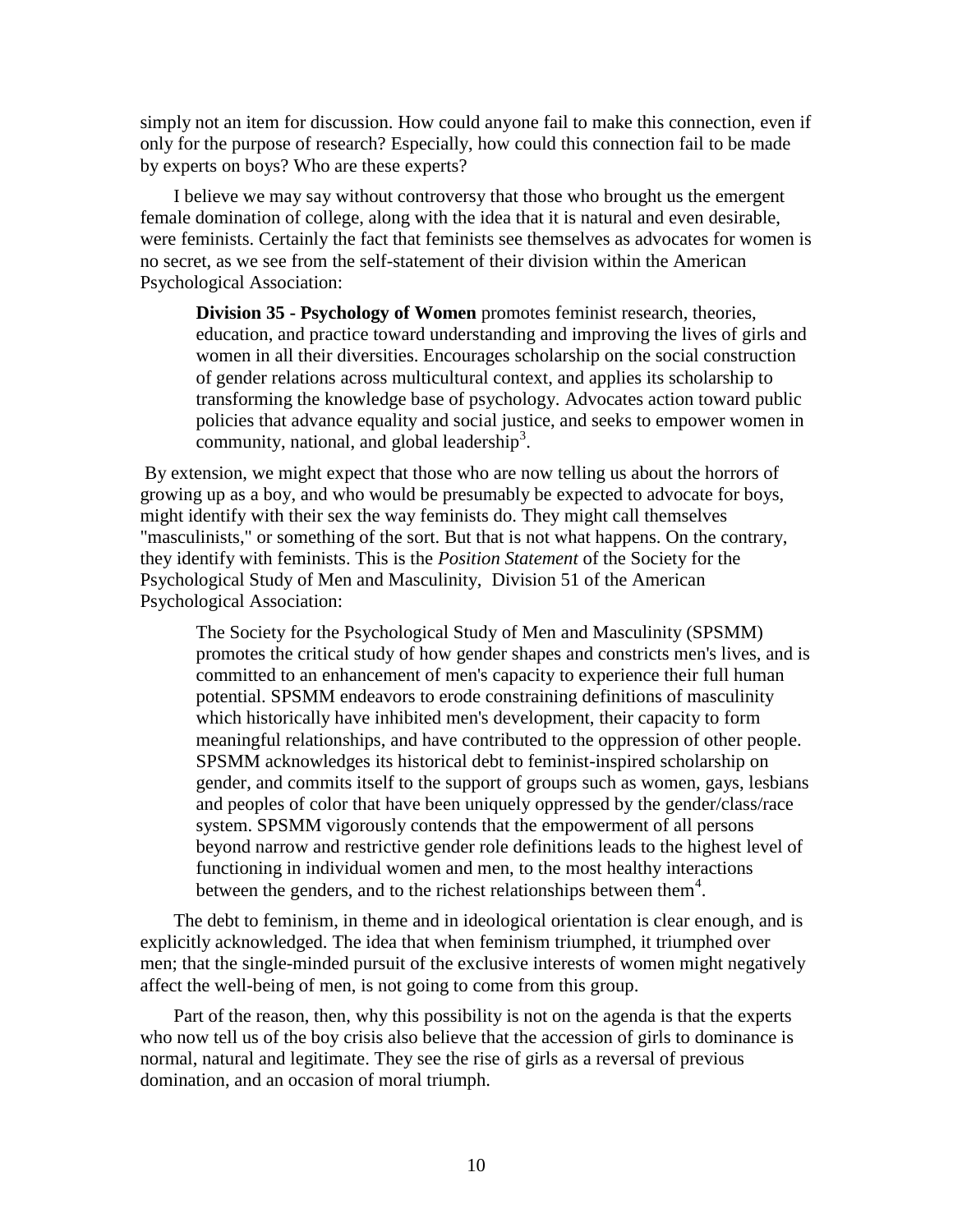But then what do these experts tell us is the trouble with boys? What explanation can they provide that will acknowledge the boy crisis, and at the same time preserve their allegiance to feminism? Well, to sum the matter up, their answer is that boys are in trouble because they are expected to become men; their problems arise from the fact that they are not allowed to be woman enough.

#### **ALL THEY NEED IS LOVE**

Given the importance of feminist thought within the new psychology of boys, it is not surprising that its intellectual core would arise from the work of the feminist thinker Carol Gilligan and indeed as an extension of her thoughts on girls (1996; Norman, 1997). According to Gilligan, girls, as they come into adolescence within a patriarchal world, lose their "voice," their feelings, and therefore their capacity for authentic relationship. They feel the necessity to buy into an artificial and socially constructed reality. Boys do so as well. The difference is that this loss occurs in early childhood, rather than in adolescence.

This difference has consequences for the ways in which the transition is made and comprehended. Specifically, boys adopt the patriarchal world at the level of "concrete operations … (the way things are)," while for girls the internalization takes place at the "formal operational level … as an interpretive framework (the way things are said to be)." (p. 251) The result is that girls and women are better able to see the artificiality of social life. They are therefore conscious of an experience that for boys is likely to be inchoate, and their resistance is closer to the surface.

Still, it is the similarities that are important. And for both boys and girls, what they experience is that:

…[t]hey are losing connection, they cannot say what they are feeling and thinking, and they are losing relationship and finding themselves psychologically alone. The division between inner and outer worlds creates a psychological instability and heightens the risk of being thrown off balance in times of stress… (p.250)

With specific regard to boys, this means that:

Young boys come under pressure from without and within to give up close relationship and to cover their vulnerability—to separate their inner world, their self, from the outer world of relationships. (p. 250)

…boys are more at risk -- more stuttering, more bed-wetting, more learning problems -- in early childhood, when cultural norms pressure them to separate from their mothers… They feel they have to separate from women. And they are not allowed to feel that separation as a real loss. (1997: p.50)

What we are discovering is how vulnerable boys are. How, under the surface, behind that psychic shield, is a tender creature who's hiding his humanity. I often say about my own three boys,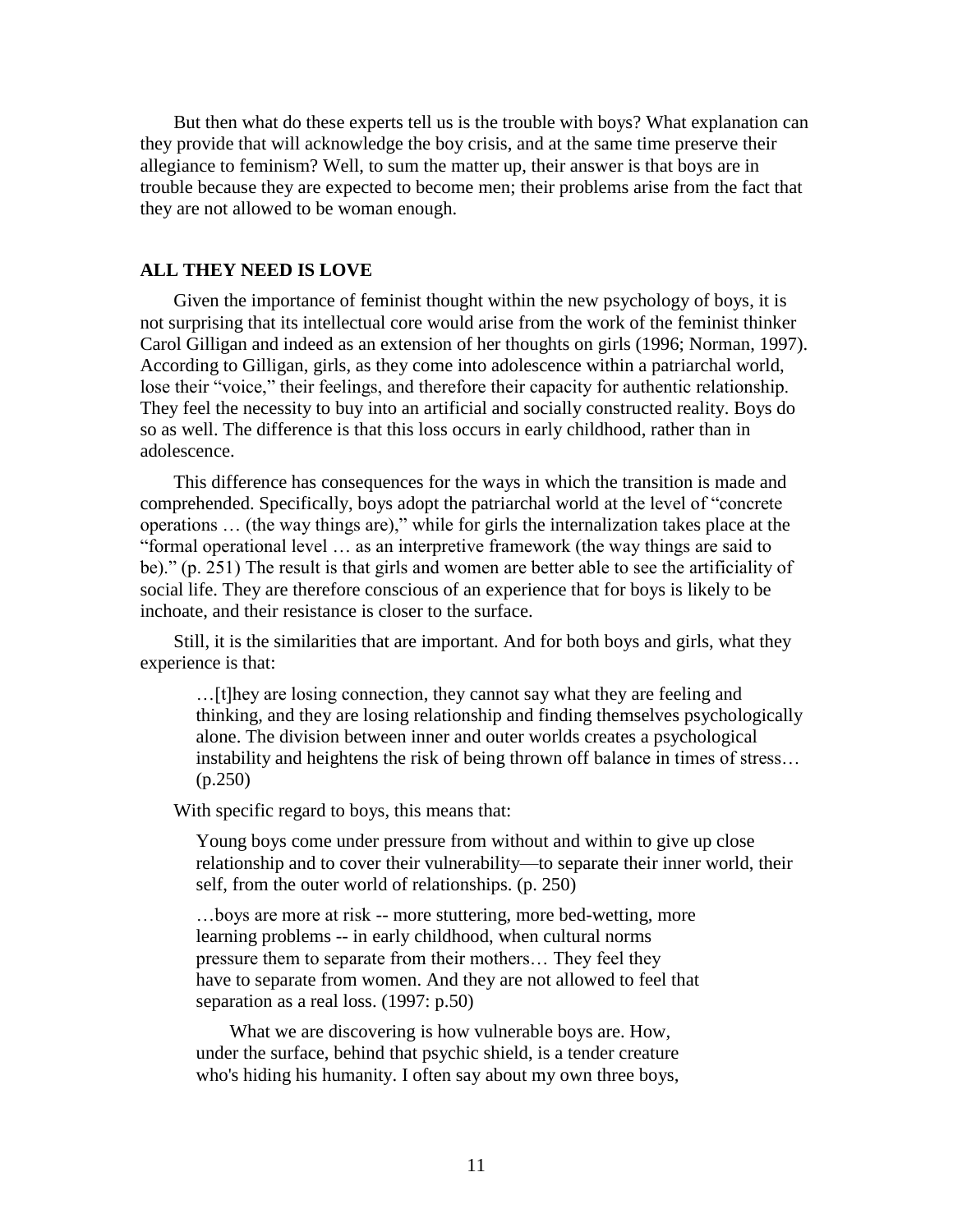who are now grown, that I feel that the world muffles the very best qualities in them, meaning their sensitivity. (Norman, 1997)

This separation, this loss of connection and sensitivity creates a "psychological wound or scar" that remains with the boy into manhood where it forms the root of his masculine character:

To be a real boy or man in such cultures means to be able to be hurt without feeling hurt, to separate without feeling sadness or loss, and then to inflict hurt and separation on others. What is at stake is boy's manhood, boys' masculinity, their birthright in a patriarchal social order. But this conception of manhood places boys and men psychologically and often physically at risk, because it impedes their capacity to feel their own and other people's hurt, to know their own and other's sadness. (p.251)

Gilligan thinks this is pretty bad news for everyone:

After a century of unparalleled violence, at a time when violence has become appalling, we appreciate again the fragility of humans. We understand better why closeness and vulnerability create the conditions for psychological growth. And we also know more fully the costs of their violation. (p.258)

That's quite an indictment of masculinity, but before we buy into it, we do well to note Sommers' (2000) observation that Gilligan's assertions concerning the violent consequences of patriarchy and of premature separation from mother are entirely unsupported by empirical evidence. In fact, they appear to be diametrically opposed to the findings of the research that has been done over the last thirty years, and which has found that it is the absence of the father that is associated with the problem. As she puts it:

The boys who are most at risk for juvenile delinquency and violence are boys who are *literally* separated from their fathers...In *Fatherless America,* the sociologist David Blankenhorn notes that "Despite the difficulty of proving causation in social sciences, the wealth of evidence increasingly supports the conclusion that fatherlessness is a primary generator of violence among young men."

And she quotes William Galston, a former domestic policy adviser to the Clinton administration (now at the University of Maryland), and Elaine Kamarck, a lecturer at Harvard's J. F. Kennedy School of Government in concurrence:

The relationship [between fatherlessness and crime] is so strong that controlling for family configuration erases the relationship between race and crime and between low income and crime. This conclusion shows up time and again in the literature." (pp. 129-130)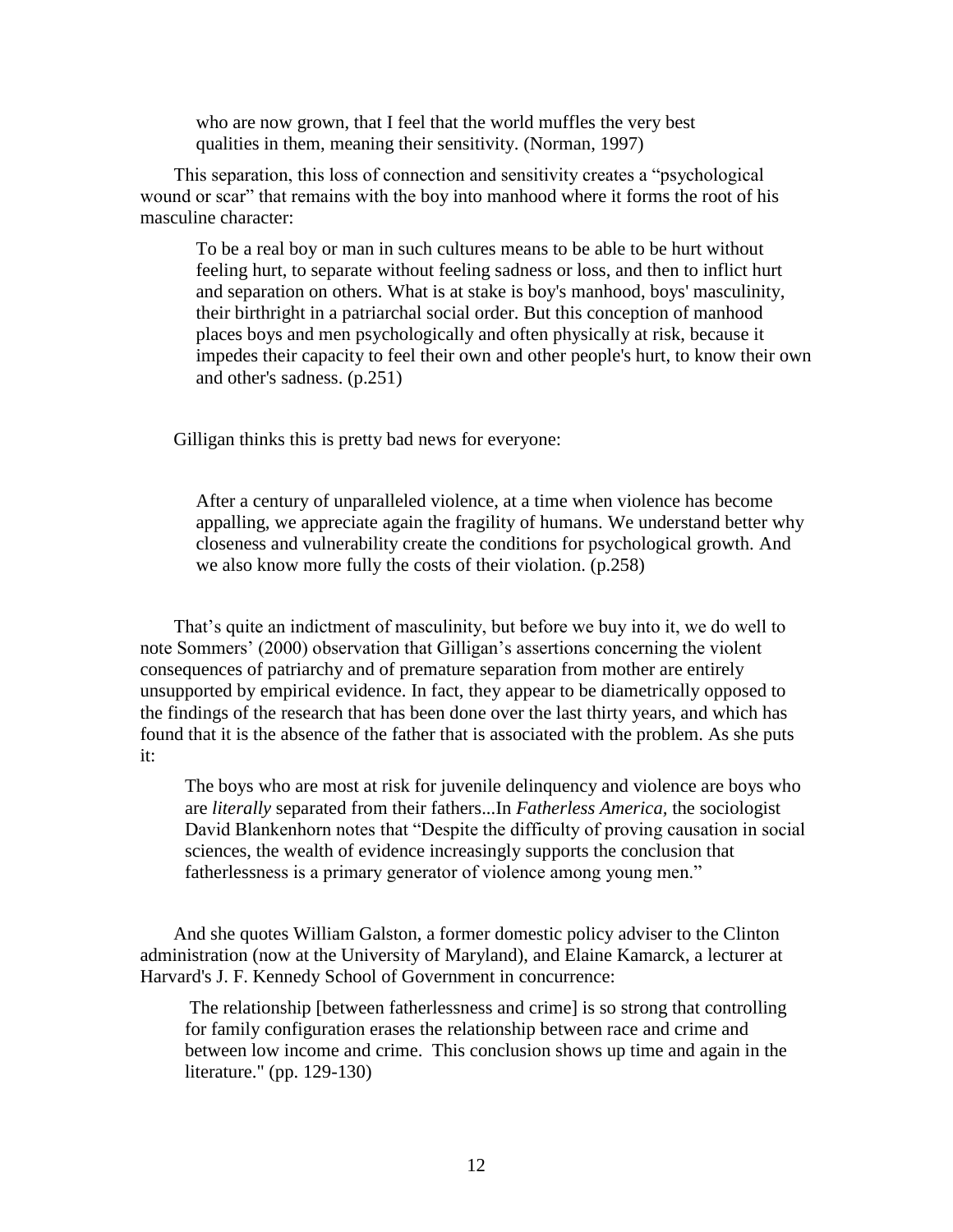We will have a better sense of the reasons for these findings later in our inquiry when we discuss the role of fatherhood, and we will also develop a better sense of where this condemnation of fatherhood comes from, given the fact that it so much at variance with the evidence. Our present concern, however, is to see the way Gilligan's analysis plays out in the domain of education. The best known example of the extension of Gilligan's theory in that direction is the book *Real Boys: Rescuing Our Sons from the Myths of Boyhood* by psychologist William Pollack (1998), co-director of the Center for Men at McLean Hospital/Harvard Medical School, and a founding member of the Society for the Psychological Study of Men and Masculinity. Pollack's analysis may be regarded as an elaboration of Gilligan's view that boys are prematurely separated from their mothers and from their own sensitivity and neediness, and that this separation is part of their socialization into the masculine role.

According to his theory, boys are forced into a narrow and outmoded definition of masculinity, a "gender straightjacket." The rules of this definition are given in what he calls the "Boy Code." Under this code, whose origin Pollack traces to the nineteenth century, boys are not supposed to acknowledge their sensitivity. They learn to feel ashamed of their needs to connect and their feelings of vulnerability. This shame undermines their self-confidence and erodes their fragile self-esteem, which they respond to by hardening themselves. This does not eliminate their needs, however, it simply drives them underground where they exist as permanent, painful wounds.

The gender straightjacket, and the shame that keeps it in place, have several deleterious effects. They are largely responsible for the behavioral problems we associate with boys, ranging from suicide to hyperactivity to violence. In this regard, Pollack follows Gilligan in believing that boys' overly aggressive behavior arises from their wounded vulnerability. With specific regard to their academic potential, boys invest so much energy into hiding their vulnerability that they have little energy left for schoolwork. Moreover, in order to gain acceptance and avoid being shamed by their peers, boys hide their interest in intellectual and creative activities, matters that are regarded as feminine.

Taken together, the various elements of the damage done by the Boy Code have been responsible for the prevalent view in educational circles that boys are inherently dangerous, emotionally dense, and unsocialized; in a word, that they are "toxic." As a consequence, the real differences between boys and girls, such as their higher levels of energy, are not seen as normal, but as expressions of pathology. This has had profound effects on the quality of interaction. Entrenched as it is within many school systems, the myth of boy's toxicity allows teachers and administrators to become openly antagonistic to boys, pushing them toward failure at school, further ramifying the behavioral and emotional problems that Pollack decries. School officials and teachers have come to see boys as little monsters that need to be controlled, rather than as vulnerable children who need to be nurtured and whose distinctive needs require attention. Creative ways of teaching them, ways that would address their specific needs, have not been sought. Rather they have been left to sink or swim in this hostile environment. Not surprisingly, they are sinking.

To sum up, Pollack maintains that the premature separation of boys from their mothers, enforced by the imposition of the gender straightjacket and the regime of shame,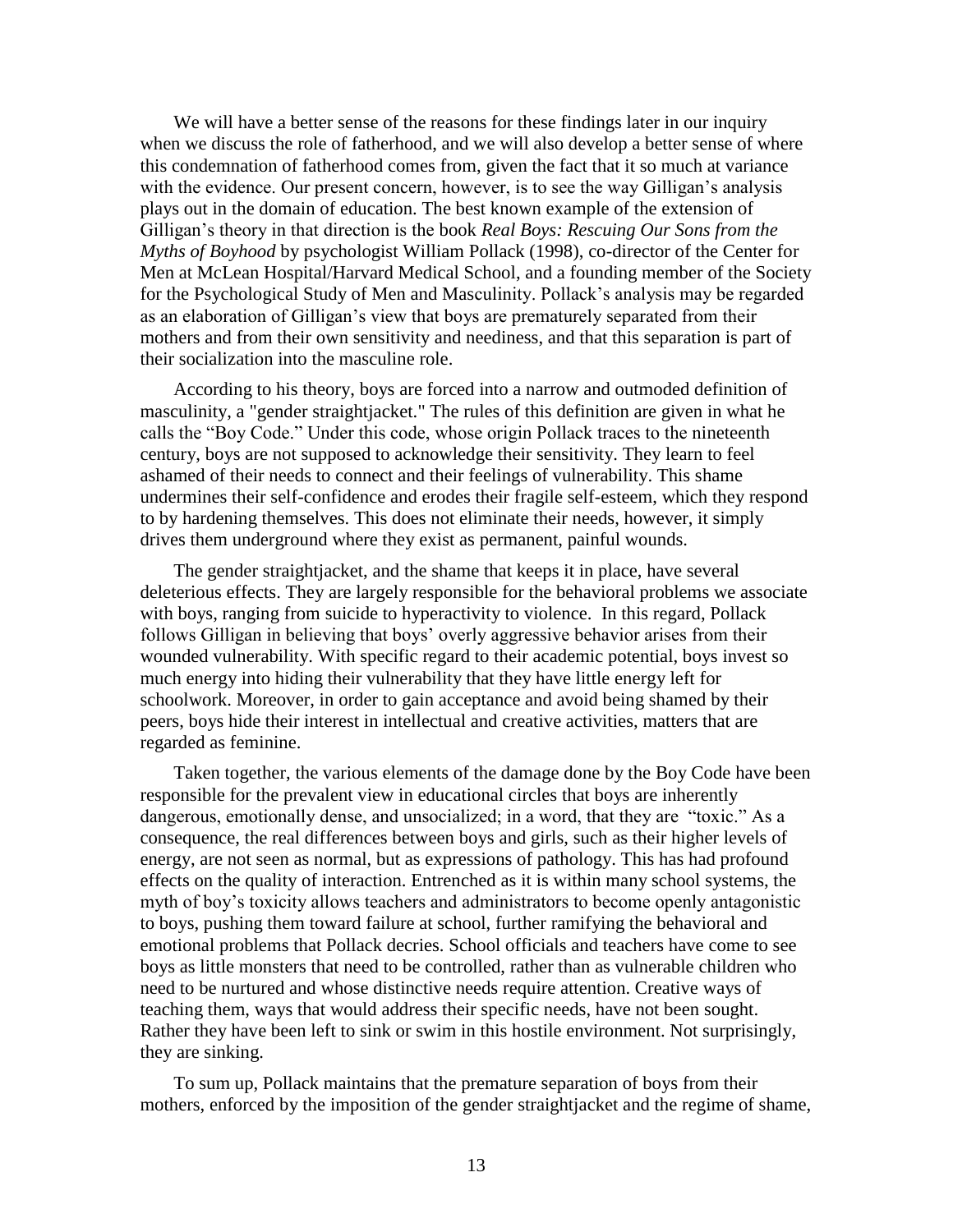does lasting damage to our boys. Beneath their confident exterior is often a world of pain and need. Their attempts to detach themselves from or assuage their pain are responsible for the antisocial orientation we have come to associate with them. Our responses to this "toxicity" simply make the matter worse, and increase the toxicity. The damage caused by the gender straightjacket, together with this interplay over toxicity, are responsible for boys' academic failure and disengagement.

And yet there is hope, says Pollack. To begin with, we must let boys maintain their connections with their mothers. As boys grow older and their locus of activity shifts to the school, the school itself should take on the maternal role, carefully monitoring the emotional condition of its students and listening to their cries of pain. Schools must also recognize the boys' style of learning. Then they will be able to close the gap. As an illustration of this, Pollack (p. 248-250) cites material from a story in a British newspaper (Redwood, 1998) describing a program undertaken at a school in which the boys had fallen drastically behind the girls<sup>5</sup>:

An extremely creditable 78 per cent of girls at the school gained five or more A-Cs [on a standardized test], but the boys lagged behind with only 56 per cent. The disparity was particularly marked in English: 27 per cent fewer boys than girls gained grades A-C.

Leaving those boys who were already doing well in coed classes, teachers at the school placed the rest in all-male classes and organized them around the boys' style of learning;

"The most vital ingredient in the scheme's success was finding the right teacher for this group," he explains. "So I chose Rob Jeckells - a young head of house who is involved with sport, and someone to whom the boys relate very easily. We consciously planned the teaching methodology. The class is didactic and teacher-fronted. It involves sharp questions and answers and constantly checking understanding. Discipline is clear-cut - if homework isn't presented, it is completed in a detention. There is no discussion."

And Jeckells charged these boys up:

"People think that boys like you won't be able to understand writers such as the Romantic poets. Well, you're going to prove them wrong. Do you understand?"

Evidently they did:

The boys-only group already seems to be successful. Of boys in the same ability band last year, only seven out of 25 gained more than a C in English literature. Following recent mock examinations, Mr Jeckells believes 25 of the 34 in the segregated group will gain a C grade or better….In 1996, the school had a 22 per cent disparity between boys and girls gaining five or more A-C grades; last year there was just a one per cent difference.

## **IS LOVE ALL THEY NEED?**

So hope there is, it appears, if we follow Pollack's prescription. But before we do that, we need to look at the terms on which this hope is offered. Doing that, we see that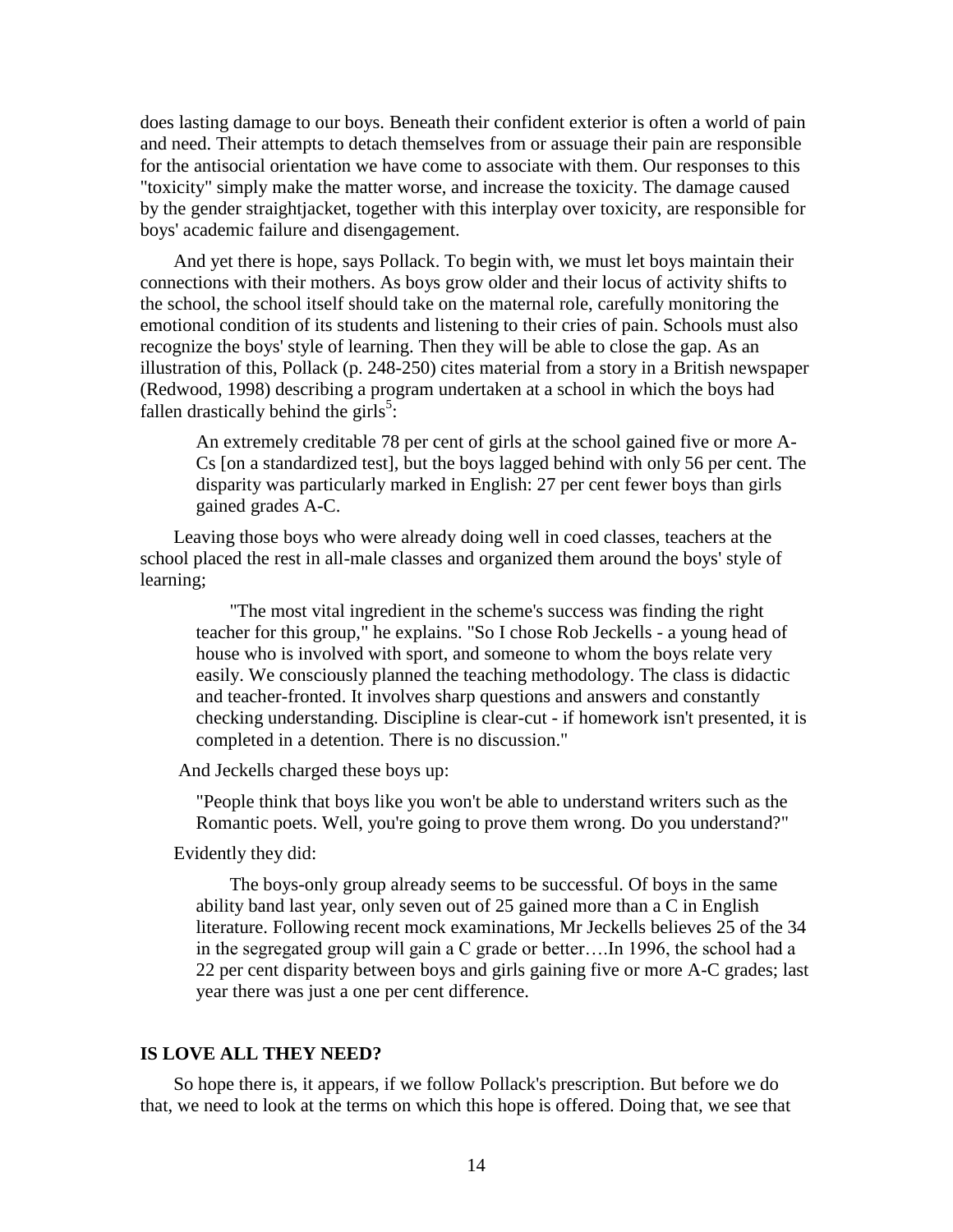there are certain peculiarities with his account. For one thing, the method adopted by the school that he cites is quite at variance with the strategy he appears to recommend. There is no listening here for these boys' pain. On the contrary, there is strict discipline in which no excuses are tolerated. The role is not maternal. It is paternal.

We will have occasion to reflect upon this further on. For the present, it is more important to note a problem with his view that is perhaps less obvious. It is that the deterioration in the condition of boys that he addresses is recent, while the features he uses to provide an explanation are venerable. Even if we subscribe to his view that the Boy Code issues from the nineteenth century, it is difficult to see how the effects he ascribes to it should not have been as much in evidence then as they are now. But it appears that they were not.

This is nowhere more clear than in the image of hope that he offered us: an image of boys disproving the gender stereotype and learning Romantic poetry. This is absurd. The simple fact is that Romantic poetry, the incomprehension of which was taken to be the very symbol of male insensitivity and disconnection from feeling, was as male-dominated a field as any one can imagine. England, for example, the very home of the "stiff upper lip" that one would have thought would have been the very paradigm of the Boy Code, gave us, among others, Wordsworth, Coleridge, Byron, Shelley, Tennyson, and Keats. Take Elizabeth Barrett Browning out of the mix and there isn't a woman who has a strong claim to inclusion.

Nor is the situation different in any of the arts. Take the nineteenth century, which according to Pollack gave us the Boy Code, and recollect the names of its artists, its composers, its writers. Their names are predominately male: Vincent Van Gogh, Paul Gaughin, Charles Dickens, Johann Wolfgang von Goethe, Felix Mendelsson, Ludwig van Beethoven, Fyodor Dostoevski, Giuseppi Verdi, Frederic Chopin. It is not necessary to go on.

Were there women involved in the arts during that period? Of course there were: Jane Austen, the Bronte sisters, Emily Dickinson, Clara Schumann, and many others. Yet there can be no doubt that most of the predominant figures were men. Would there have been more women if sex roles had been different? It is impossible to know, of course, but perhaps there would have been.

Yet to hypothesize that women would have comprised a higher proportion of artistic figures in the nineteenth century if the culture been more conducive, misses the important point. That point is that men of the nineteenth century, the century that, according to Pollack, gave us the gender straightjacket, created a magnificent efflorescence of art, whatever the standard of comparison. Their record of creativity simply cannot be reconciled with the image of men as rigid, insensitive, and emotionally barren.

The simple, unavoidable fact is that the "gender straightjacket," if one wants to call it that, has never been a very tight fit. Far from holding before all boys only a monolithic model of insensitive machismo, society has always revered its great artists. If it has never celebrated the fact that almost all of them were men, it didn't have to, at least until now. What Russian child does not know that Pushkin was a man? And what German child does not know this about Schiller? And if the great male artists were not taken as ideals by all boys, they didn't have to be. The homage that society has always paid to its great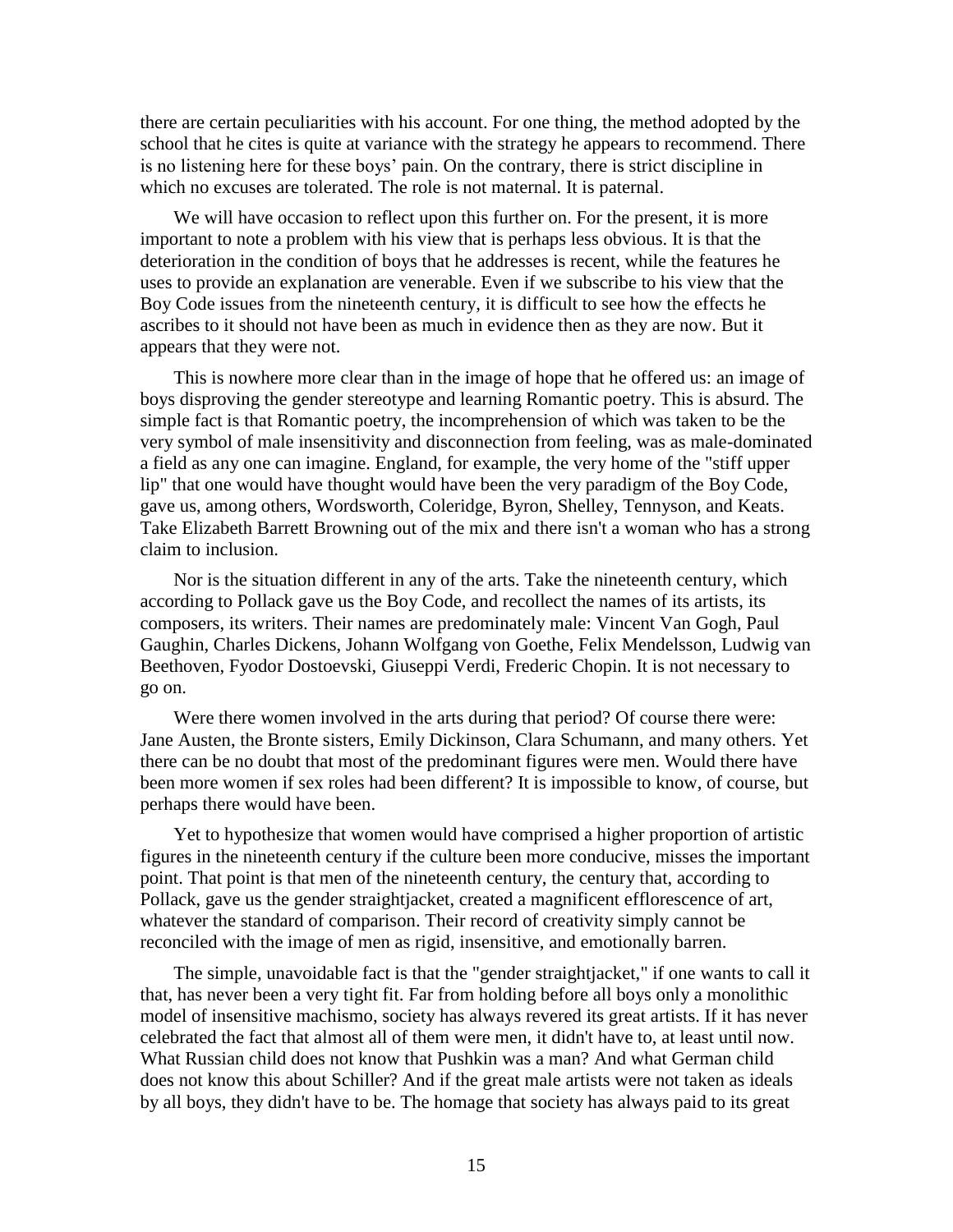artists would have established the worth of the artist in the eyes of boys inclined to emulate them, whether the other boys would have chosen to be artists or not.

It is hard to avoid the conclusion that Pollack, and in this he certainly follows Gilligan's lead, has taken the most vulgar stereotype of men and pronounced it to be a universal and inviolable cultural norm. The idea that the workings of the gender straightjacket, by separating men from their emotions, is responsible for their academic failure is based on this act of stereotyping.

Similar considerations apply to Pollack's account of the workings of shame, which according to Pollack, underlies the whole gender straightjacket. Certainly shame has a negative impact on self-esteem. And, indeed, it is hard to disagree, intuitively, that a deep sense of shame can cause failure.

But the dynamics of self-esteem are far more complex than Pollack acknowledges (Adelson, 1996). Part of this complexity is due to the fact that, from a dynamic standpoint, shame and self-esteem exist only in tension with one other, they define each another (e.g. Piers and Singer, 1953). For example, the possibilities of low self-esteem and shame are what drive us to create the achievements that we then use to anchor our self-esteem. And anchoring our sense of self-esteem means that we are able to protect ourselves from the shame of failure, which represents the lack of achievement. Shame has its effect because it is the obverse of our ideals. "Be ashamed to die until you have won some great victory for mankind," said a plaque at my *alma mater.* No shame, no victory.

But, again, there is nothing new about this. The interplay of shame and accomplishment has been the subject matter of human self-understanding at least since the time of Homer. One may wish to question the cost involved in creating the psychological underpinning for accomplishment, but such questioning should certainly invoke quantitative considerations. How much accomplishment justifies how much suffering, one would need to consider. But, interestingly, this is not the way Pollack has approached the matter. For him, it appears, any degree of suffering is catastrophic, and no positive account of accomplishment is mentioned. It is almost as if Pollack does not believe that accomplishment exists, and that suffering defines psychological reality.

His evident assumption is that the "genuine self" is the wounded, vulnerable self<sup>6</sup>, rather than the self we create through our efforts, or even, for that matter, the self that is the interaction between these two elements. This is a matter to which we will return in due course. For the time being, the point to be made is that it can hardly be the possibility of being shamed that is responsible for this recent downturn in the academic fortunes of boys, nor for the threefold increase in their rate of suicide.<sup>7</sup> Obviously, if we are to explain boys' current failure, we need to explain why boys would be failing *now,* as opposed to previous times. We need some phenomenon that is contemporaneous with it.

Of the issues raised by Pollack, one stands out for being uniquely characteristic of our own time<sup>8</sup>. It is the idea of boys' "toxicity," together with the dynamics it generates. The idea of boys toxicity is surely of recent vintage, and its manifestations, even as Pollack describes them, could easily account for the associations between failure and shame. Within our own analysis, however, the direction of causality is reversed. Rather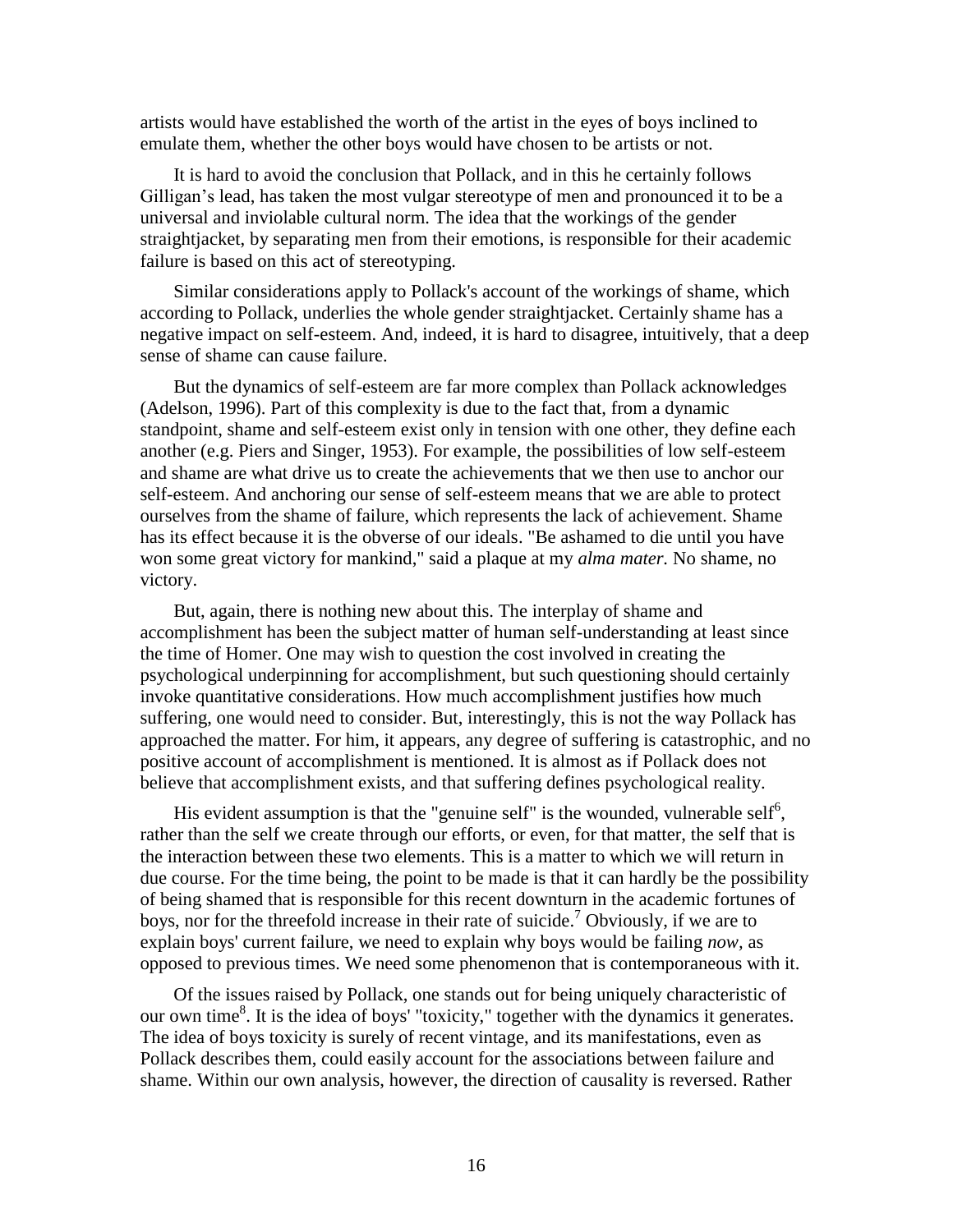than the attribution of toxicity arising from the consequences of shame, shame would represent a feeling of the toxicity of one's male identity.

Thus, while shame arising from failure to match up to a masculine ideal could not represent viable causes of boys' failure, shame arising from an attack on one's identity as a male easily could. Moreover, it would serve to explain why shame, which is often the motivation behind achievement, leads only to failure in this case. It is that the ideal in this case is to be female, which is exactly what is excluded by one's identity as a male. Thus, the undeniable core of truth in Pollack's association of shame and failure could in this way be preserved.

But Pollack attributes the view of boys' "toxicity" to the dynamics of shame, and these, as we have seen, cannot be said to characterize boys of our time any more than any other. How can they account for the further dynamics that generate the view of boys' "toxicity" and its attendant abuse? Obviously, by themselves, they cannot. But if shame cannot account for the idea of boys' "toxicity," how can we account for it and maintain its explanatory power?

The answer to this will be obvious to any observer of our times. The idea of boys' toxicity did not arise from boys' characteristics by themselves. Pollack signals what is really going on when he refers to the intensification of teacher's negative feelings toward boys as they reach adolescence, when "[a]ll the teacher's personal feelings about men and masculinity … come into play." (p. 241) The point is that it arose in the context of the general idea of male toxicity,  $\frac{9}{9}$  and may be said to represent only a specification of the general idea. Boys are held to be toxic because males are held to be toxic. Since they have certain characteristics as young males, those are said to constitute the qualities of boys' toxicity. As they become older, the manifestation of their toxicity simply reverts to  $type^{10}$ .

Nor would it make good sense to suppose that increased dependence on their mothers would cure their malaise. For who, after all, holds the view of male toxicity? It is not likely that men, on their own, would have taken this view about men. The main influence here must have been from women: many of them the mothers of boys themselves. Pollack's view is that boys' problems are due to premature separation from their mothers. But our analysis has led us into a startlingly different possibility. If the boy crisis has been caused by the female view that men are toxic, our analysis raises the possibility that boys have not been separated from their mothers enough.

# **THE STORY OF TOXIC MAN AGAINST MADONNA-AND-CHILD: IMAGES FROM THE SEXUAL HOLY WAR**

But now we can only register the horror of what we have said. On one hand, it is hard to imagine that the widespread female contempt for men to which Pollack bears witness would not have a devastating effect on their male children. Yet the very image of mothers being toxic to their sons is almost impossible for us to contemplate. It fills us with terror and immediately leads us to find a way to deny it.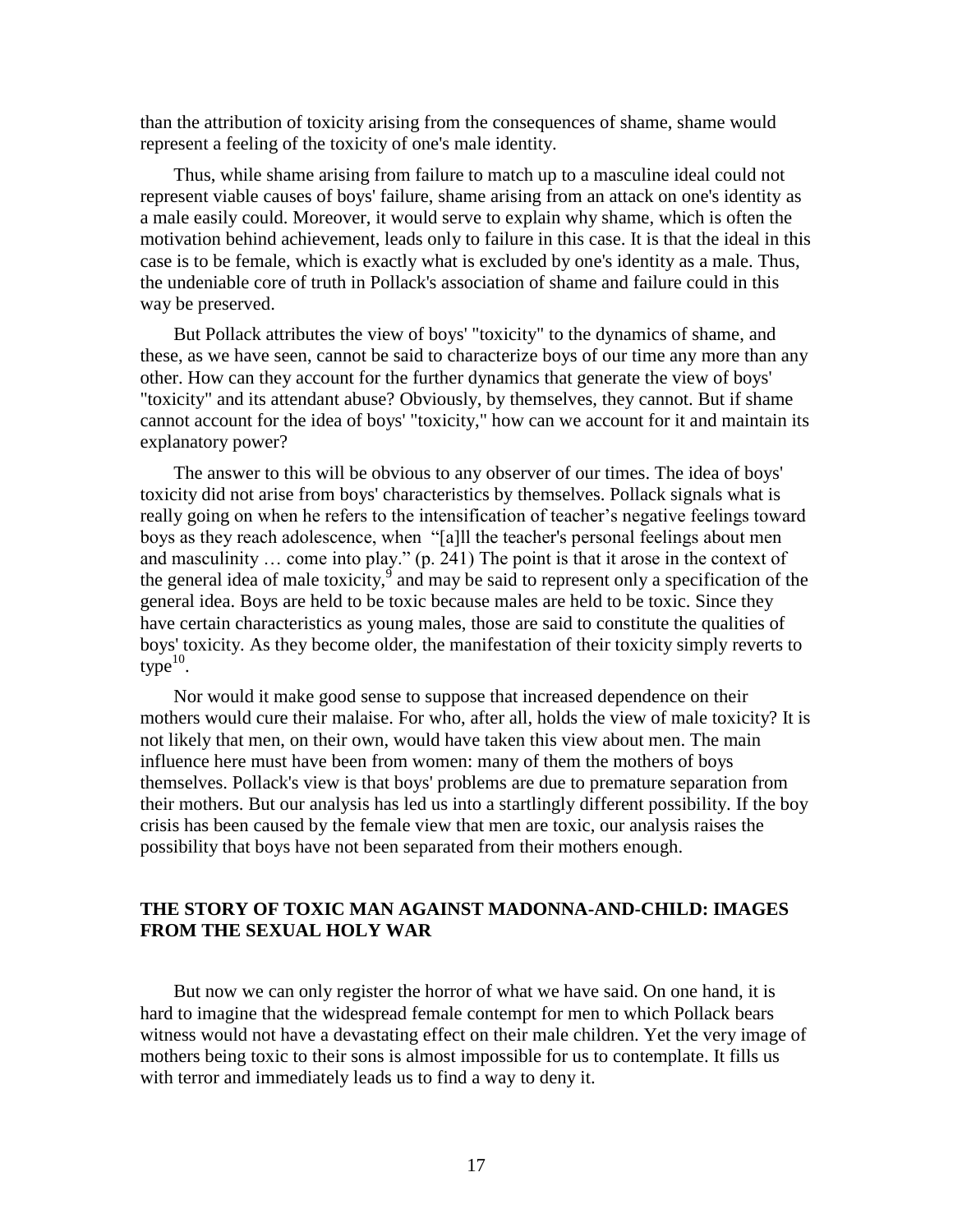"No, no, no," we want to say, women couldn't do that, mothers couldn't that. And in this moment, as if to give us what we need in order to object to this despicable thought, as if to rescue us from this vile idea, an image of the mother rushes into our mind. It is the image of the female as warm, nurturing, self-sacrificing, devoted, and loving. And she is not simply warm and nurturing in the abstract, she has someone with her, connected to her; she is loving to her child.

Consider this image. Without any attempt at originality, I will call it the image of Madonna-and-child. And I will note that this image of the benevolent and loving woman -- the Madonna with her child -- is the counterpart to the image of the toxic man that has become a staple of contemporary culture. They go, in a sense, hand in hand. They are part of the same story.

Take, for example, Pollack's book. There is nothing in it -- not a single word -- that expresses even the mildest demurrer about the virtues of women. It is all adulation -- one might even say worship. He tells, us for example, that women know instinctively that they should not allow their sons to go off into the world too early. It is "society" that tells them they should, the Boy Code, and so on. Left to themselves, what women would do would be exactly right.

Men are pretty awful, Pollack affirms, though he thinks there are reasons, but women are morally perfect. What is more, men and women are not simply good and bad in isolation, but with regard to each other. Men's badness expresses itself as badness against women. And under the circumstances, women's goodness cannot help but take the form of a fight against male badness -- an emanation that that has dominated the world, and whose removal will bring in the reign of women, which will make life perfect.

And so our story is fleshed out. We can now see it as the story of a struggle between men and women, seen as moral forces, engaged in what I will call the Sexual Holy War. Having said that, we can see that this story of the counterposition of bad man/good woman in Sexual Holy War is ubiquitous. One simply cannot have contact with western society in our time and not encounter it with great frequency. I am writing this, for example, at 8:30 P.M. on February 22, 1999. Two hours ago, on *NBC Nightly News*, I learned that women suffer more than they need to from cervical cancer because they are so busy taking care of others and take no time to care for their own health. And I also learned that they suffer more than they need to from breast cancer because they cannot take time off for examination, since they are concerned about appearing vulnerable in the "male dominated" organizations in which they work. So there you have it. Women suffer unnecessarily from one form of cancer because they are so good; they suffer from another form because men are so bad.

And if this were so, it would provide an important slant on the facts with which we began -- the demographics of the transformation of our colleges from male institutions to female ones. It might suggest that those who are feeling good about themselves are taking the elite places to which they feel entitled, while those that are feeling bad and unworthy are drifting away. But it will certainly tell us why this change causes as little consternation and concern as it does. The fact that women are coming into dominance and surpassing men is a good thing, one would have to conclude from the story. Men were able to have their day because of their oppressiveness. They kept women down, but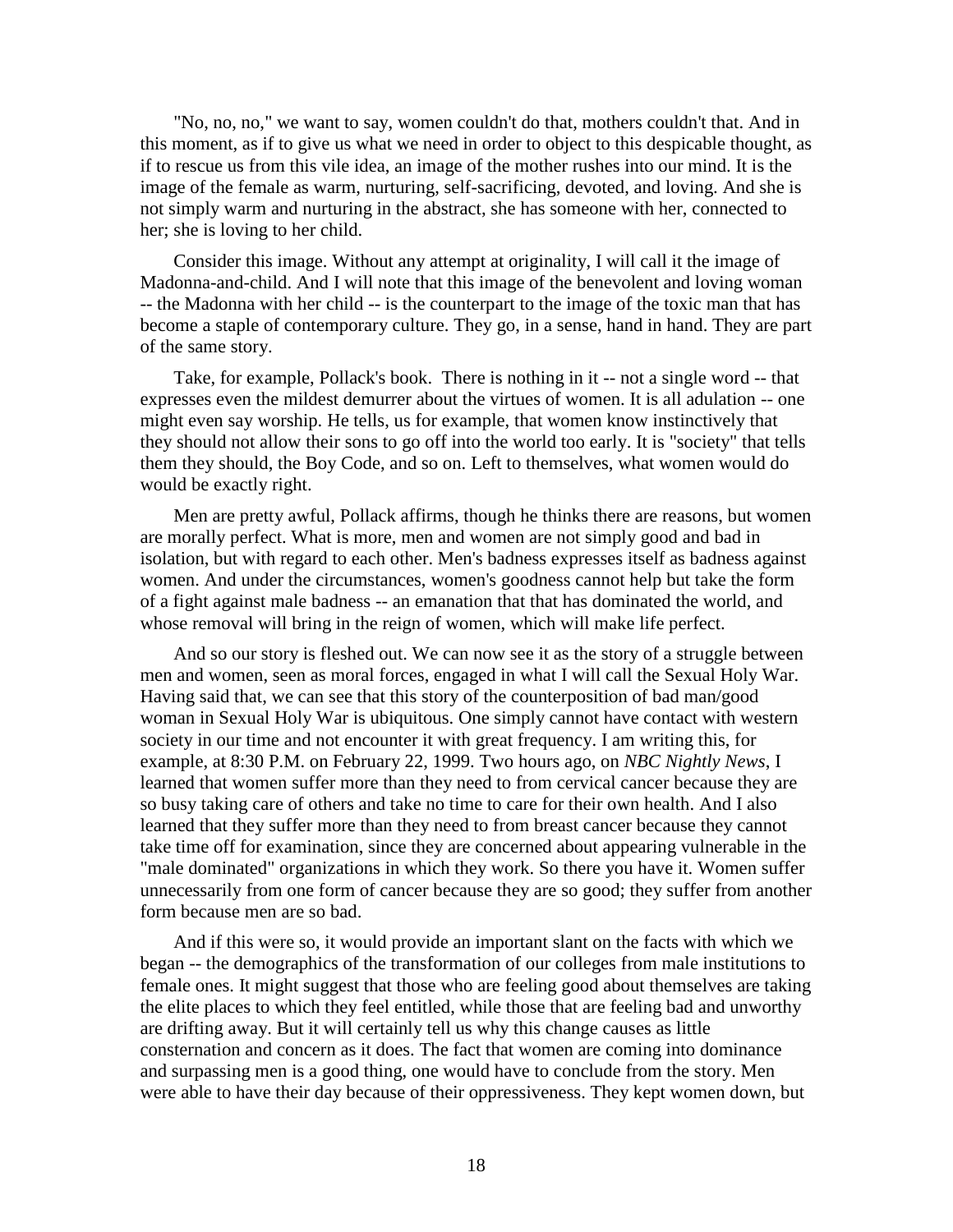now women are coming up. This is a massive social change, and if some men have to suffer, that's not so bad. They have it coming. At any rate, it's certainly nothing to be greatly concerned about. And, under the influence of the story, no one is.

## **THE SEXUAL HOLY WAR AND THE DISTORTION OF TRUTH**

But this is just a story that is told. And one with a rather thin cast of characters, if one may say. They are stick figures. The story is powerful and compelling, but simple and stereotypic. Without nuance or subtlety, without a feeling for deeper motivation, it is fit for the comic books, for the mind of a child. It is hard to see that it can accurately represent the complexity of human life.

But is the story true? Are men so bad and women so good? Examination of the facts reveals that the story is not true, and in making this point, one hardly knows where to start. But it doesn't matter. One will traverse the whole range of issues surrounding the relationship between the sexes and find the same pattern.

For example, as we shall see, despite commonly held view to the contrary, most fathers are not deadbeat dads who leave their wives and children for more nubile companions (Braver, 1998) they batter their wives at no greater rate than their wives batter them (Gelles and Straus, 1990).

Nor are women perfect. It is actually they that file the vast majority of divorce suits, and they do so on such grounds as "not having their emotional needs met" (Braver, 1998). There is no question that men commit the majority of violent crime, but some women have also shown themselves capable of committing terrible violence, including serial murder (Pearson, 1997). Moreover, difficult as it is to admit, mothers commit the majority of child murders, $11$  and a recent British study has shown them capable of attempting to murder their own children while they lay helpless in hospital beds (Southall, *et. al*, 1997), apparently for the purpose of calling attention to themselves<sup>12</sup>.

Nor can it be said that moral delinquency is a feature only of women who are identified with and in the thrall of men. A study by U.C. Berkeley sociologist Kathleen Blee (1992) shows that feminist women were a powerful, and even dominant, force in the early  $20<sup>th</sup>$  Century incarnation of the Ku Klux Klan. In truth, the objective facts suggest that morally, and irrespective of ideology, there is little to choose between men and women.

But my purpose here is not simply to set the record straight. Sommers (1995, 2000) and others (e.g. Farrell, 1993, 1999; Denfeld, 1995; Young, 1999) are increasingly doing a good job of that. My focus here is not so much upon the facts as upon the story, and on why the story came to prevail despite the facts. My purpose here, in other words, is to ask the question of how the record got so distorted.

The way the story of the sexual holy war came to prominence despite the facts is one of the most fascinating and important phenomena of our time. The images of toxic man and Madonna-and-child did not come to be believed because they explained the objective facts as they independently appeared. Rather, the images were primary, and led to a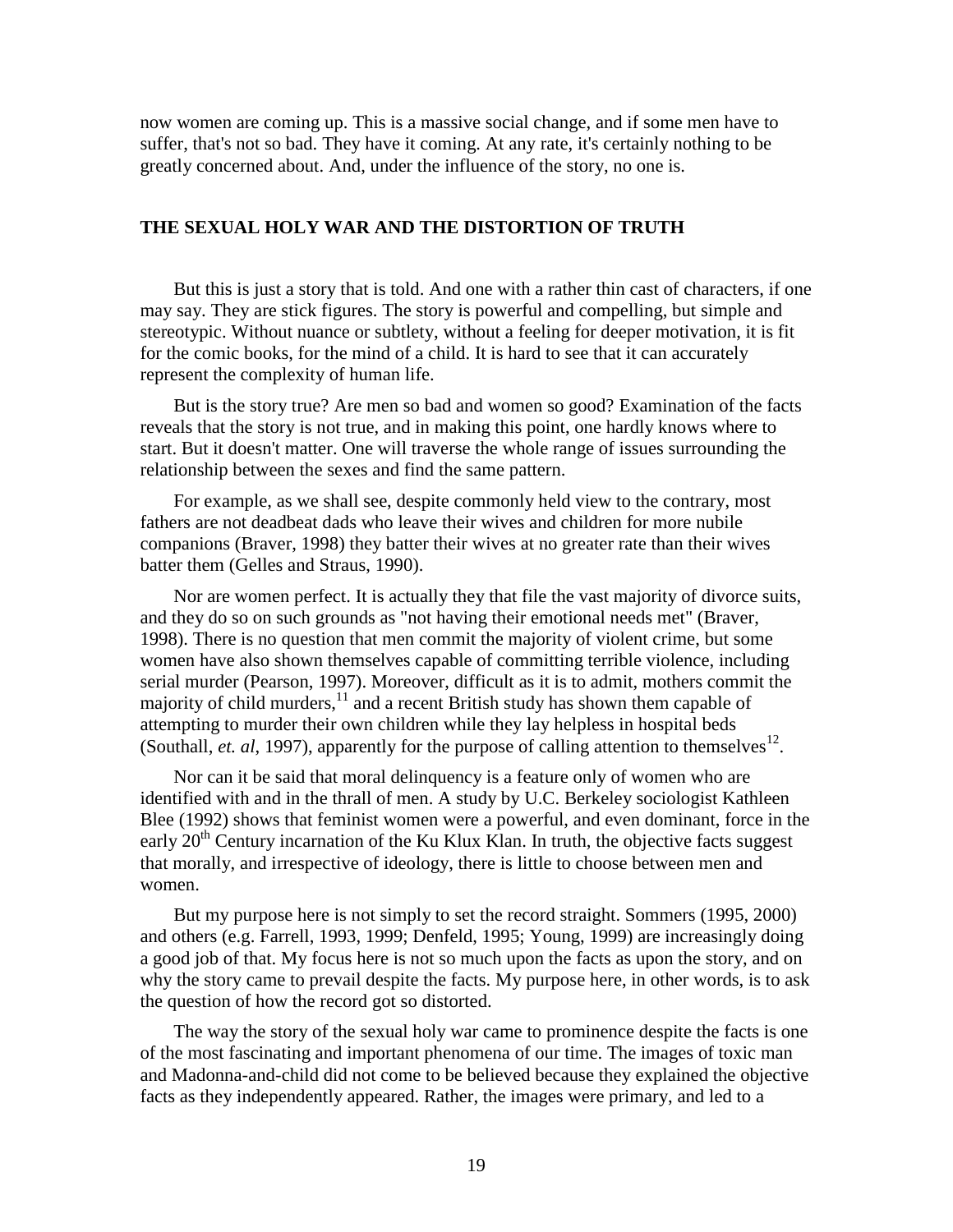distorted view of the objective world, which then came to be believed because it supported the image. Indeed, the objective situation itself became the object of attack.

To show this, it will be helpful to look at distortion in a specific sphere of reality. Which sphere we choose is largely immaterial, since the distortion is similar no matter where one looks. At the present time it seems that the primary focus of what may be called the Sexual Holy War is in the sphere of domestic violence. We will focus here in our search for distortion.

I have no doubt that, some day, the distortion of the truth by the radical feminists of our time will be seen to have been the greatest intellectual crime of the second half of the twentieth century. At the present time, however, we still live under the aegis of that crime, and calling attention to it is an act of great moral courage. Of those who have stood up and told the story, none has done so more elegantly and effectively than Christina Hoff Sommers, whose book *Who Stole Feminism?* (1995) will certainly be seen, one day, as a classic of our time. My account of feminist distortion in the sphere of domestic violence will rely heavily on her work. As good a place to start as any is with the Super Bowl Hoax of 1993.

### **SUNDAY, BLOODY SUNDAY**

"A day of dread" for American women, Dan Rather called it on the day before the big game. As such, he was repeating what had become received wisdom about Super Bowl Sunday by that time. The story had begun the previous Thursday when a coalition of women's groups held a news conference in Pasadena, California, the site of the game, to announce that Super Bowl Sunday is "the biggest day of the year for violence against women." Forty percent more women would be battered on that day, said Sheila Kuehl of the California Women's Law Center, basing her claim on a study done at Old Dominion University three years before. A media watchdog group, Fairness and Accuracy in Reporting had bolstered the credibility of the claim, and had sent out a massive mailing warning "Don't remain at home with him during the game." (ibid. p. 189)

The next day, psychologist Lenore Walker, author of the influential book *The Battered Woman*, and, remarkably, head of the American Psychological Association's Task Force on Violence and the American Family was interviewed on *Good Morning America.* She said that she had put together a ten-year record showing that violent incidents against women increased sharply on Super Bowl Sundays. On the day after that, a story by Lynda Gorov in the *Boston Globe* maintained that women's shelters and hotlines are "flooded with more calls from victims [on Super Bowl Sunday] than on any other day of the year." Her specific reference here was "one study of women's shelters out West" that "showed a 40 percent climb in calls, a pattern advocates said is repeated nationwide, including in Massachusetts." (ibid. p. 189) And she quoted experts who would enlighten us on the causes of this. For example, Nancy Isaacs, a specialist on domestic violence at the Harvard School of Public Health, said that:

It's a day for men to revel in their maleness and unfortunately, for a lot of men that includes being violent toward women if they want to be.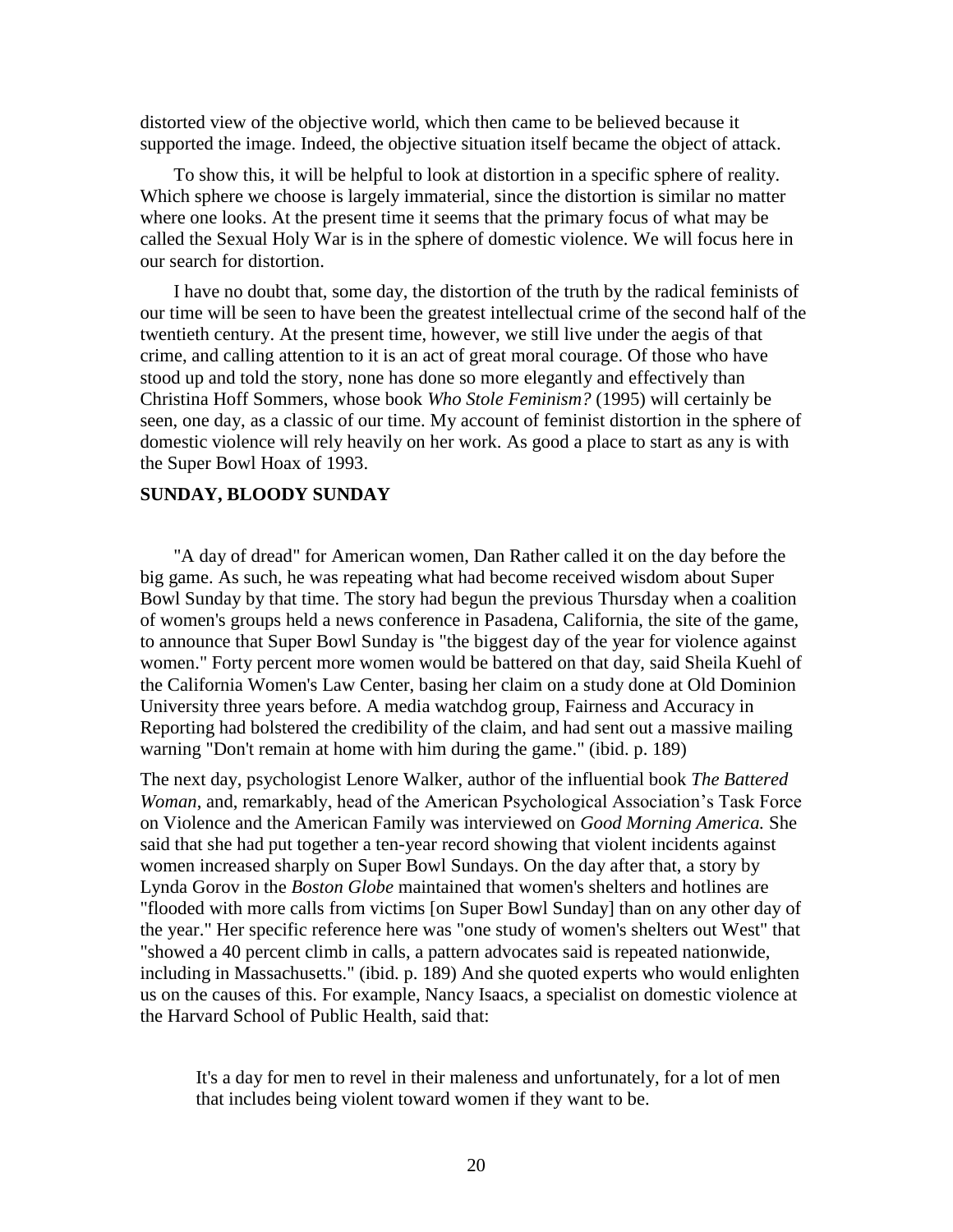Specifically,

It's "I'm supposed to be king of my castle, it's supposed to be my day, and if you don't have dinner ready on time, you're going to get it." (ibid. p.190)

The story was picked up not only by CBS News, but by NBC, who issued a pregame public service announcement reminding men that domestic violence is a serious crime, *The New York Times*, and just about every other authoritative source. The only problem with the story was that it was not true.

This was revealed in a January 31 *Washington Post* story by staff writer Ken Ringle, the only reporter who bothered to check the story out, who found out that none of the claims held up:

Despite their dramatic claims, none of the activists appears to have any evidence that a link actually exists between football and wife-beating.

For example, interviewing sociologist Janet Katz, one of the principal authors of the Old Dominion study cited at the original press conference, Ringle asked about the study's reported linkage between violence and football games. She said: "That's not what we found at all." In fact, to the contrary, an increase in emergency room admissions "was not associated with the occurrence of football games in general."

Checking with Lynda Gorov, Ringle was led on a wild-goose chase. To begin, he found out that she had never seen the study documenting the 40 percent increase, but got it from FAIR. FAIR, in turn, claimed to have gotten the figure from Lenore Walker, who then referred Ringle to a Denver psychologist and authority on battered women named Michael Lindsay. Lindsay:

Admitted he could find no basis for the report. "I haven't been any more successful than you in tracking down any of this," he said. "You think maybe we have one of these myth things here?" (p. 191)

A myth indeed, and the Super Bowl hoax was not the only instance of it.

# **LYNDON AND ASHTON**

Writing in the *Sunday Times of London* during the O.J. Simpson trial, Neil Lyndon and Paul Ashton (1995) noted the climate of our era.

Campaigners have already been filmed outside the court claiming that: "All women are at risk: all women are unprotected."

Adding:

The existence of domestic violence on a large scale has become an unquestionable fact of our age. As Rosalind Miles has written, in an exemplary passage of feminist reasoning: "The patriarch at bay usually has to look no further than the ends of his arms ... beating the wife, `teaching her a lesson' or `just giving her a reminder' becomes `what your right hand is for'."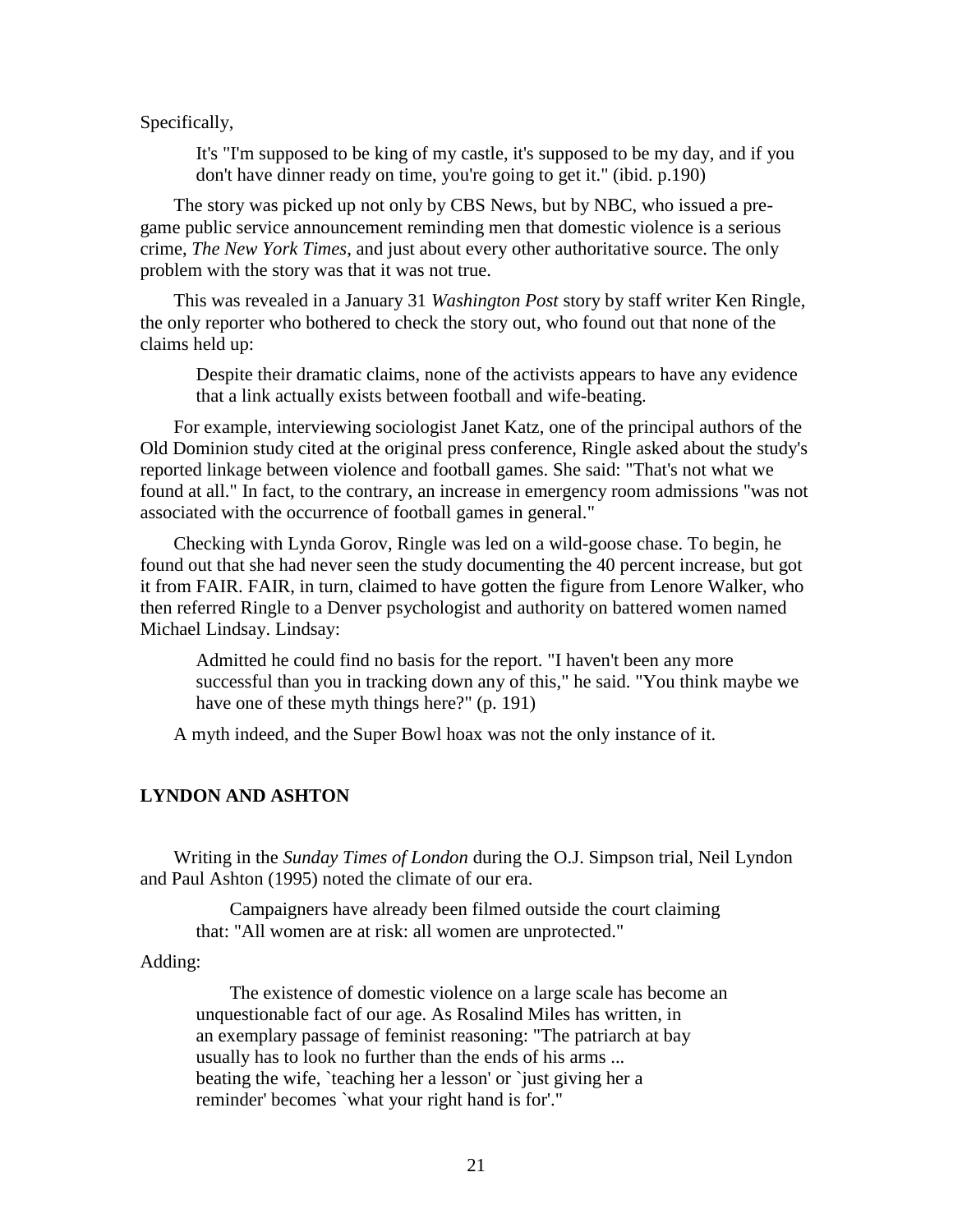But they note that evidence for the existence of domestic violence as a broad phenomenon has never been very solid . Before 1993, for example, records were not routinely kept by British police forces of complaints about or recorded incidents of domestic violence. Under the circumstances, therefore:

The true extent of "wife battering" was, therefore, an open field for speculation, guesswork and statistical jiggery-pokery.

Looking at the figures that had been advanced, they concluded: "How they jiggerypokered. How they speculated and guessed."

The story of this jiggery-pokery is a fascinating one. To begin, they note, with perhaps a bit of hyperbole, that over the past 25 years, "as many figures for domestic violence have been published as there are numbers in the national lottery." Yet, without hyperbole, they observe that none of the figures was small, and that all appeared to confirm the existence of a vast and menacing problem.

 Taking figures for London as a general example, they tell us that in 1990, a spokesman on domestic violence for the Metropolitan police told them that it received "about 25,000 calls a year" reporting incidents of domestic violence, a figure that was "an extrapolation for London as a whole drawn from research in specific areas". Lyndon and Ashton calculated that it would represent 1.44% of all women in London living with a partner. That would mean that one woman in every 70 living with a man in London would have been reporting domestic violence to the police.

Yet high as that number was, it appeared to represent an understatement. It turns out that the research upon which it depended was conducted by a feminist criminologist, Dr Susan SM Edwards, and the figure she had actually given was more than double the number supplied by the Metropolitan police:

"The number of women who officially reported violence to the police in the Metropolitan police district alone in one year was estimated at 58,000." That figure would have represented 3.35% of women living with a partner, or one woman in every 30.

Yet even that figure was not high enough, according to Sandra Horley, director of the Chiswick Family Refuge and, according to Lyndon and Ashton, one of Britain's leading experts on domestic violence. According to her, even that terrible number was too low:

In a letter to *The Independent* in 1990, she wrote: "The Metropolitan police receives approximately 100,000 calls a year from women who are trying to escape male violence."

This would represent 5.8% of women living with partners in London, or one woman in 17: an appalling number, representing a sickening general incidence of violence.

But Sarah Miles took Horley's figure even farther. In her book, *The Rites of Man*, published in 1991 and, according to Lyndon and Ashton, respectfully reviewed, she wrote that: "In the London area alone, more than 100,000 women a year need hospital treatment after violence in the home."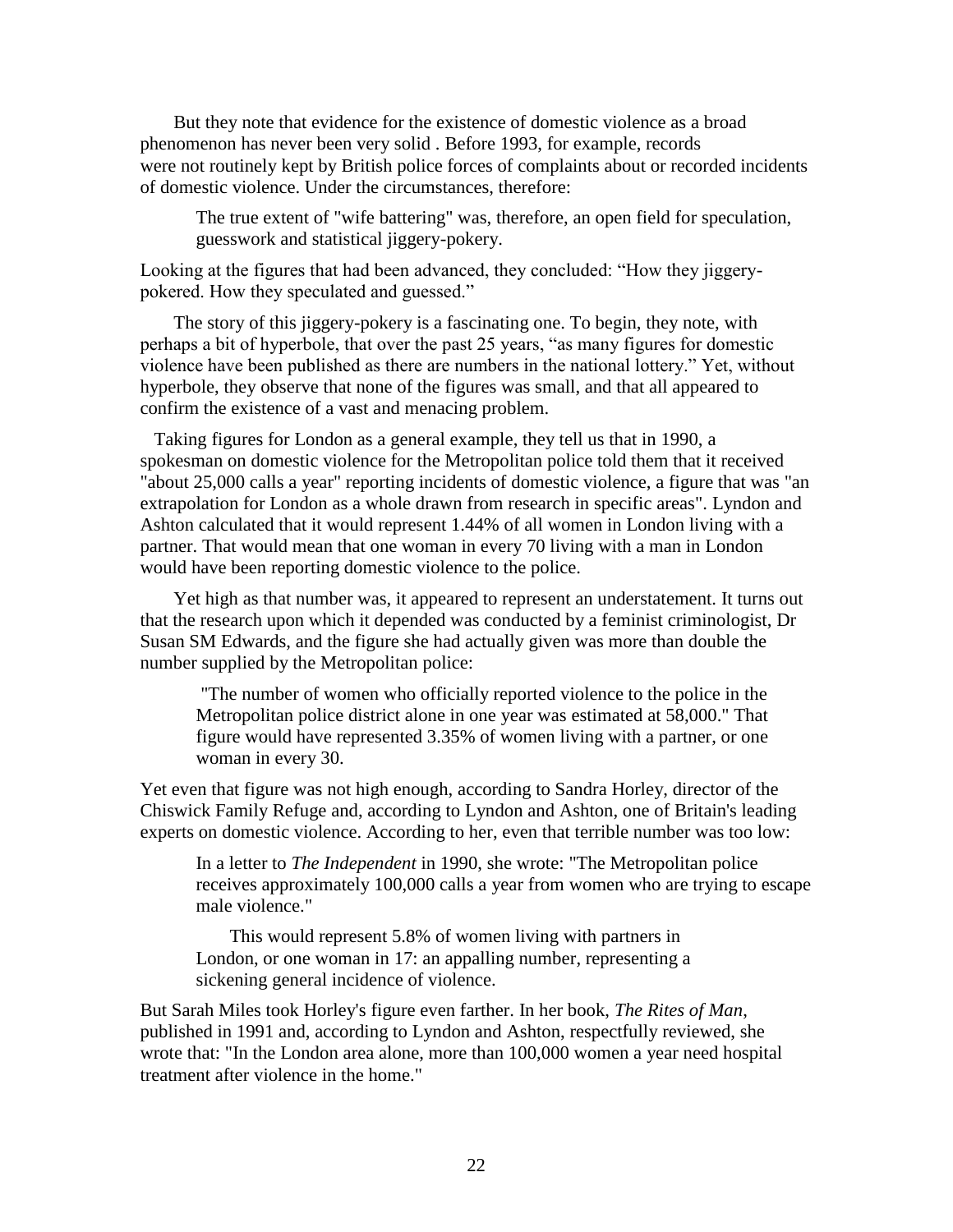They note that this, truly, is a terrifying statement. If one woman in every 17 living with a man in London needs hospital treatment for injuries inflicted by her man, they observe, the true figure for incidents of domestic violence, including those unreported to the police and untreated by hospitals, must be colossal. It would follow that the feminists and the violence lobbyists must be right about the degree of horror.

But:

We know now that all of the figures given above are ludicrous and baseless exaggerations…

It turns out that when, in 1989, the police forces in England and Wales first got around to publishing their own numbers, the figures were considerably smaller. For example, the number of domestic violence incidents recorded by the Metropolitan police in 1993 was 11,420:

That figure is equal to 0.66% of all women living with partners in the capital, and less than half the figure of 25,000 reported incidents previously given to us by the Met. It is less than a quarter of the figure given by Edwards, whose work has been sympathetically received by the Metropolitan police. It is less than one eighth of the figure given by Horley, whose Chiswick Family Refuge has been supported by public funds.

As for the 100,000 figure given by Miles for women receiving treatment in London hospitals after domestic violence, we can now see plainly that her figure is clearly a fiction.

A fiction. A myth, perhaps. And note again what happens when scrutiny is applied to the basis of the claim:

When we telephoned [Miles] to ask where she had got the figure from, she said at first that she could not remember; and when she was asked to comment on the discrepancy between her figure and the Home Office's, she terminated the interview because "there is someone at the door".

Next day, she remembered "reading it" (the figure of 100,000) in the *Evening Standard* the year before the book was published"; but she could give no date, author, context or origin for this item of scholarly research.

Explaining the discrepancy between its previous estimate and the published facts, a spokesman for the Metropolitan police said: "I can't explain that at all, but 25,000 is a wrong figure."

Defending her figure of 58,000, Edwards told us: "You should not regard my higher figure as representative of the number of cases of domestic violence which should be regarded as crimes."

Eh? Come again? Why would 58,000 London women a year be calling the police if not to report criminal violence? "Many women," she said, "report incidents of violence which do not actually constitute a crime." In that case, one might ask, why should anybody think of them as being battered women?

Horley was not available to be challenged on her figure of 100,000.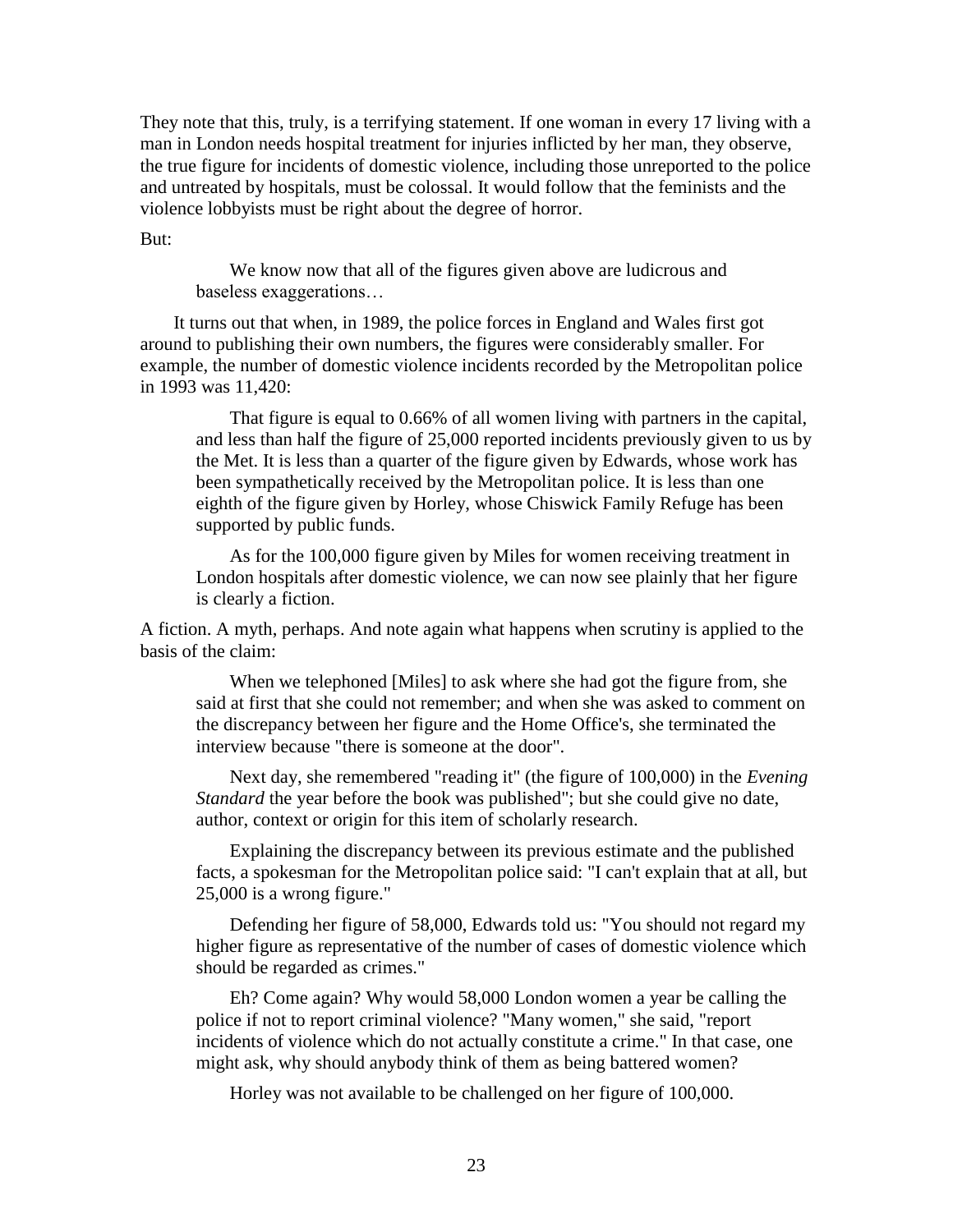As we can see, just as with the Super Bowl Hoax, the figures seem simply to arise in the imagination, and then are asserted as if they are objective facts.

In addition, responding to the anticipated defense that violence against women is greater than that reported, since women do not report many incidents, they add another wrinkle that may be of interest to us:

If, however, anybody wants to argue about the hidden extent of our domestic violence, the figures which have just been published put them and their case even deeper in trouble.

Of the 11,420 domestic violence incidents in the Metropolitan police area in 1993, how many would you guess involved the same individuals more than once? How many complaints were of the threat, rather than the reality, of violence? How many of those incidents were reported by men who were living with men? How many incidents of domestic violence were reported by men living with women?

## They add:

You would have to guess the answers to these questions because the facts are hard to find. For instance, Scotland Yard acknowledges that: "Every district has its share of repeat or persistent callers but the number are unquantifiable."

We cannot know, therefore, how many reported or recorded incidents of violence involve the same individuals more than once. Similarly, Scotland Yard cannot say how many callers are complaining about the threat rather than the reality of an act of violence; but that 68% of reported cases of domestic violence constituted "mental cruelty" or "threats of force".

#### But, more interesting to us is that:

Of those incidents, a proportion are not women reporting that they have been bashed but men reporting that a woman, or another man, is bashing or threatening to bash them. If, as we have repeatedly been told for 25 years, women are reluctant to tell the police about violence in the home, we can be certain that men will be even less eager to report such shameful incidents.

According to one estimate recently published in the Los Angeles Times, American men are nine times less likely than women to seek the protection of the police from a violent partner at home.

Our analysis of Britain's figures confirms this picture. Women are eight times more likely than men to report an incident of domestic violence to the police, yet it now appears certain that the most likely victims of domestic violence are not women but men.

A Mori survey recently commissioned and published by the BBC programme, Here and Now, showed that 5% of women living with men had experienced an incident of violence from that man; but 11% of men living with women said that they had experienced an incident of violence from their woman.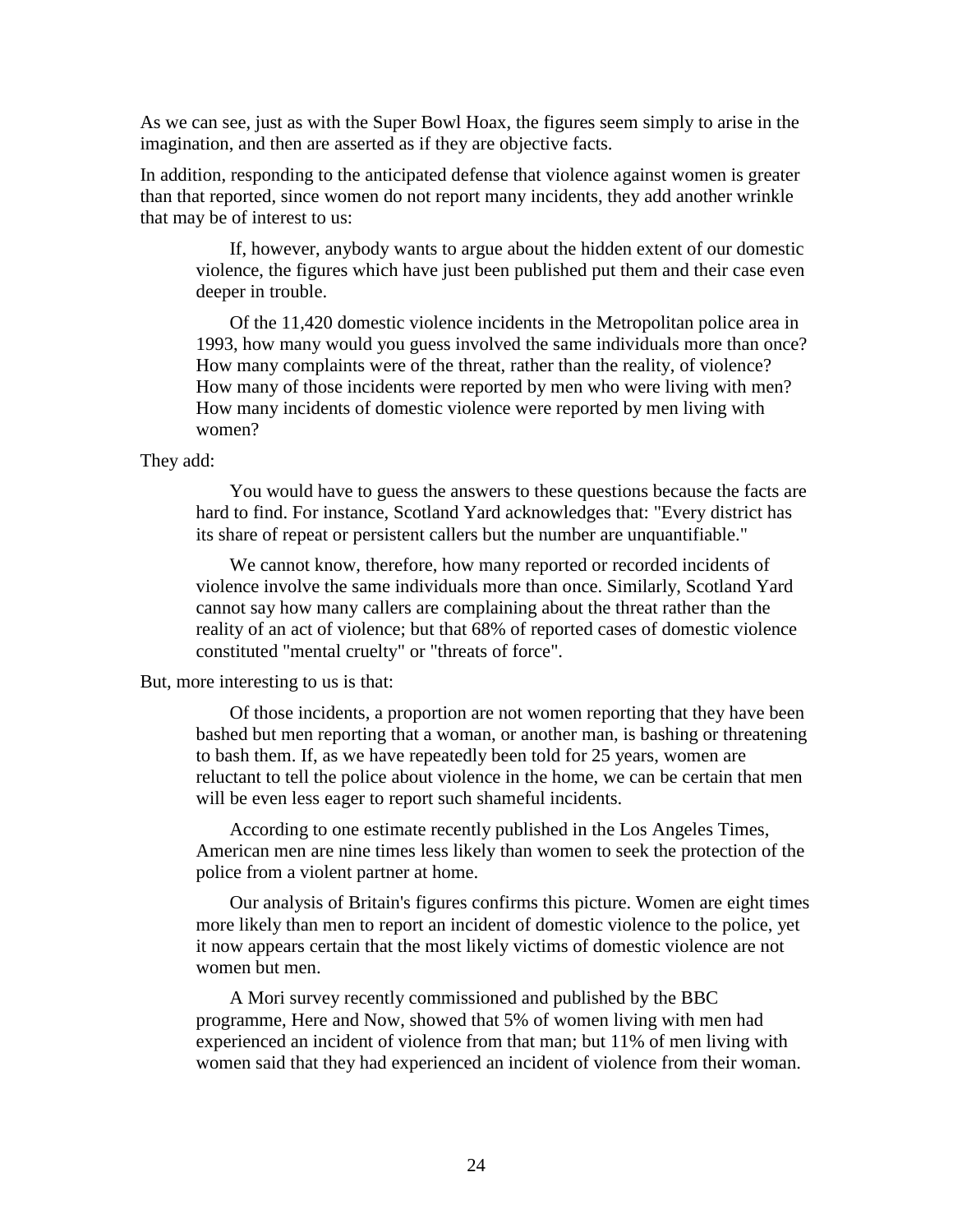It therefore follows from this survey that men are more than twice as likely to be the victims of attack in the home, though they are eight times less likely to report it.

# **PARITY IN BATTERING**

Men assaulted by women? Now there's an image that does not fit well into the neat biufurcation of toxic man/Madonna-and-child. Yet there is good evidence for it, and much of it comes from the Western side of the Atlantic

Claims such as the following will be familiar to many readers $^{13}$ :

"In the United States, a man beats a woman every twelve seconds." (French, 1992)

An American woman is beaten by her husband or boyfriend every 15 seconds. (*New York Times,* April 23, 1993)

Every twelve seconds, a woman in the United States is beaten by her husband or lover. (*Mirabella,* November, 1993)

Most people not familiar with the social sciences, will not realize what must go into such statistics, if they have are to have any basis at all. They cannot be based on official U.S. Government statistics, because the government keeps track of crimes, not domestic violence as such. Instead, they must be based on large scale, extra-governmental empirical research. This is extremely expensive and must be carried out by highly-trained professionals, of whom there are few. Furthermore, there are few sources of funding available, outside of the U.S. government, which makes no secret of what it is funding. The result is that it is usually not difficult to say where the results come from, if they have any basis at all.

In fact, much of this material comes from the work of Richard J. Gelles, of the University of Rhode Island, Murray A. Straus, of the University of New Hampshire, and their coworkers. Their National Family Violence Survey, funded by the National Institutes of Mental Health, has now run in three waves. It constitutes the most extensive data base in the field, and it is often possible to tell how statistics such as those offered above are derived from it. Generally, this is by achieved by ignoring two features of Gelles and Straus's research. First, Gelles and Straus clearly differentiate between degrees of severity, and statistics like those above typically are achieved by ignoring that distinction -- lumping insults together with knifings. More interestingly, they achieve their shock value by ignoring the fact that, according to this research, violence is just as likely to be perpetrated by women against men as by men against women.

This latter finding came as a great surprise to Gelles and Straus, but it made itself known though their research. For example, the means by which the figure of a woman being beaten every 15 seconds equally supports a claim that a husband is beaten every 14 seconds. To be sure, Gelles and Strauss note that women are more likely to be injured in such exchanges<sup>14</sup>, but their finding that women are as likely to be violent, and indeed to initiate such violence, has since become one of the best replicated findings in all of social science $^{15}$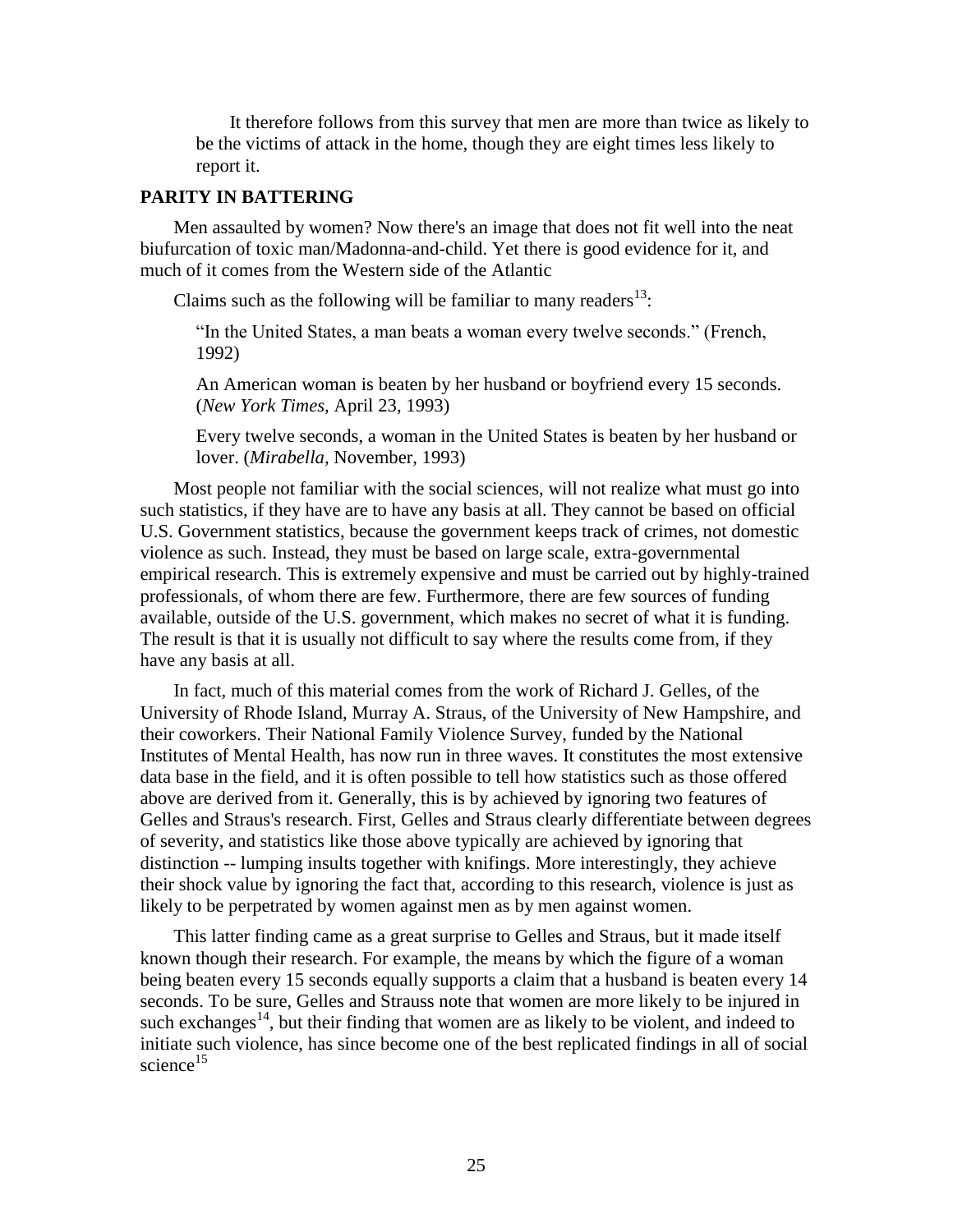Most recently, as of this writing, the U.S. Department of Justice (Moffit and Caspi, 1999) published findings from a long-term longitudinal study of men and women in Dunedin, New Zealand, which found that women (37%) were even more likely to have perpetrated domestic violence than men  $(22\%)^{16}$ . Among the other interesting aspects of this study were that:

Risk factors in childhood and adolescence for male perpetrators included poverty and low academic achievement. Female perpetrators showed risk factors of harsh family discipline and parental strife [but not poverty or low academic achievement]. Both male and female perpetrators also had histories of aggressive behavior.

The strongest risk factor for both male and female perpetrators and victims was a record of physically aggressive delinquent offending before age 15. More than half the males convicted of a violent crime also physically abused their partners.

Domestic violence is most prevalent among cohabitating [rather than married] couples.

Sixty-five percent of females who suffered serious physical abuse and 88 percent of male perpetrators had one or more mental disorders (as defined by the American Psychiatric Association in the Diagnostic and Statistical Manual of the American Psychiatric Association ["DSM-III-R"]). (Moffit and Caspi, 1999)

The idea that the male perpetrators of domestic violence are uneducated, mentally disturbed people from disadvantaged backgrounds who have a record of violent crime outside of their domestic relationships, which tend not to be based on marriage, obviously does not accord very well with the idea that violence toward women is a normal aspect of masculinity in our society. Nor does it support the idea that the middle-class women who are the target of this propaganda are deeply at risk.

Yet for our purposes, what is equally of interest is that findings of parity in domestic violence were often known to those who broadcast findings concerning male-to-female violence, and were deliberately kept from the public. This is a fact that emerged with particular clarity in a recent issue of Canada's best selling newspaper, the *National Post* (Evenson and Milstone, 1999). The article begins:

Women are just as violent to their spouses as men, and women are almost three times more likely to initiate violence in a relationship, according to a new Canadian study that deals a blow to the image of the male as the traditional domestic aggressor.

But, Evenson and Milstone note, the most surprising aspect of the study is the source of the data, a survey of 705 Alberta men and women conducted in 1987. It turns out that, although the original researchers asked men and women the same questions, they published only the responses of the women. The responses of the men have only now been reported.

Thus, it was originally reported that roughly 10.8% of men in the survey pushed, grabbed or threw objects at their spouses in the previous year, while 2.5% committed more severe acts, such as choking, kicking or using a weapon. Yet, as we now know, 12.4% of women in the same survey committed acts of minor violence and 4.7%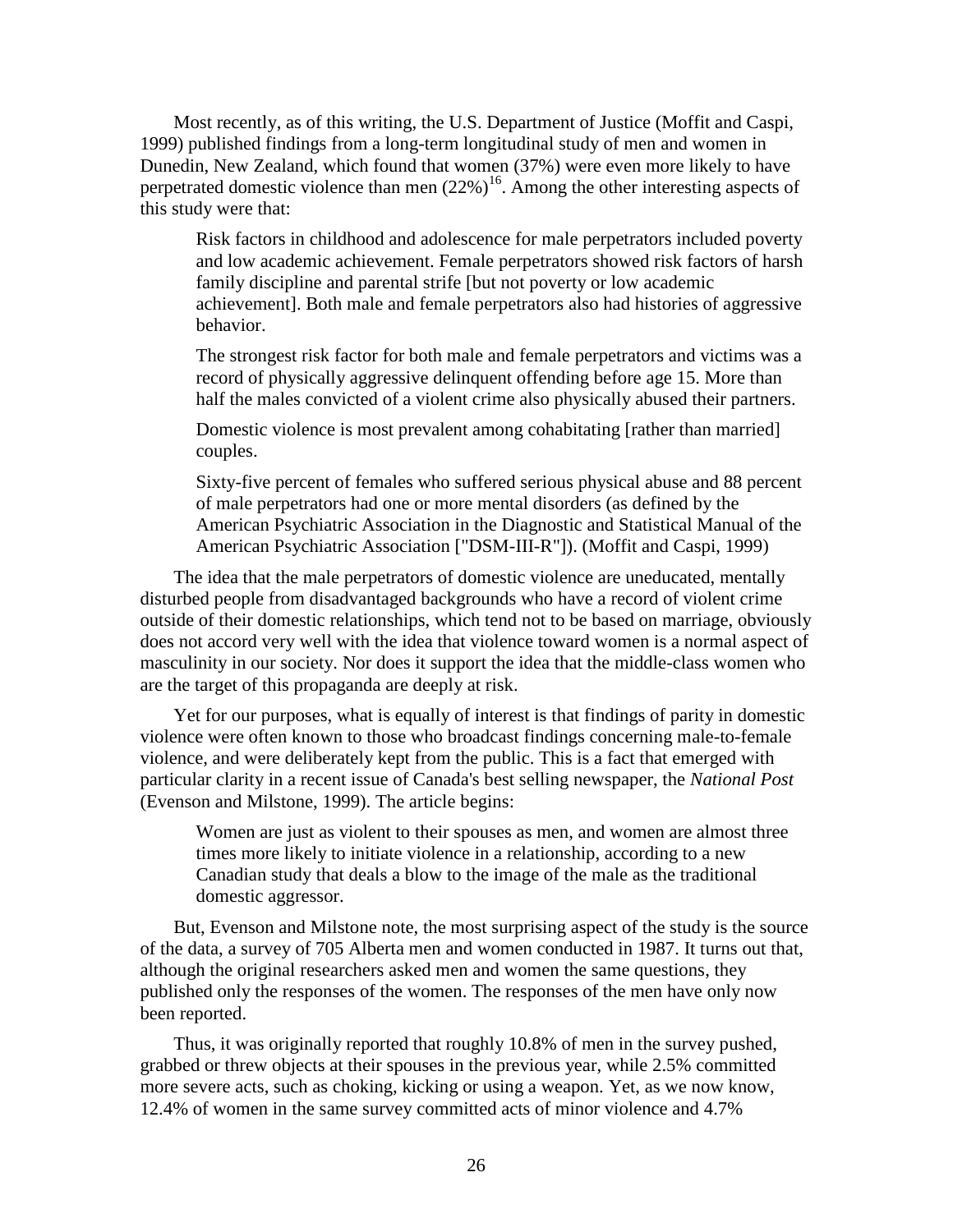committed severe violence. In fact, the symmetry here was contained within the data of the survey:

The violence is seldom one-sided. Of those surveyed, 52% of women and 62% of men reported that both partners were violent.

When questioned about who initiated the most severe conflicts, 67% of women believed they had started it; only 26% believed it was their male spouse...

But the symmetry was unreported and that had its effect:

When the original Alberta study was published in the Canadian Journal of Behavioural Science in 1989, it was taken up by feminist groups as evidence of the epidemic of violence against women…the one-sided Kennedy-Dutton study was cited extensively in a 1990 House of Commons committee report The War Against Women, which ultimately led Brian Mulroney, the former prime minister, to call a two-year, \$10-million national inquiry into violence against women. The inquiry's 460-page report made 494 recommendations aimed at changing attitudes in governments, police departments, courts, hospitals and churches. It also led to a torrent of lurid news features about battered women.

Evenson and Milstone observe:

Publication of the "other side" of the violence study provides a sharp illustration of how social science is manipulated to fit a particular agenda.

"It happens all the time. People only tell one half of the story," says Eugen Lupri, a University of Calgary sociologist whose research shows similar patterns of violence against men.

"Feminists themselves use our studies, but they only publish what they like. "As some feminists say, it's counter-intuitive. We would not expect that to be true; and if things are not expected to be true, for some people they are not true."

And they add:

Even the federal government appears to turn a blind eye. In 1993, Statistics Canada began to keep track of assaults by men on women in its Violence Against Women survey. But it does not measure the female-to-male violence. "At the time, it was decided that since violence against women was more prevalent, we would only keep track of that," explains spokesperson Shelley Crego.

Ms.Crego said this decision was based on police reports, noting women complain more frequently of assault by men than vice versa.

#### But:

In her article, Dr. Kwong implies this creates an incorrect picture. "It is important to keep in mind that, within the criminal justice system, any of the physical acts endorsed by these respondents would constitute assault," she writes.

Explaining the selectivity of their focus, the original researchers said they were "primarily interested in male-to-female violence at the time." Yet allowing such "interests" to distort their report of their findings raises serious questions about whether,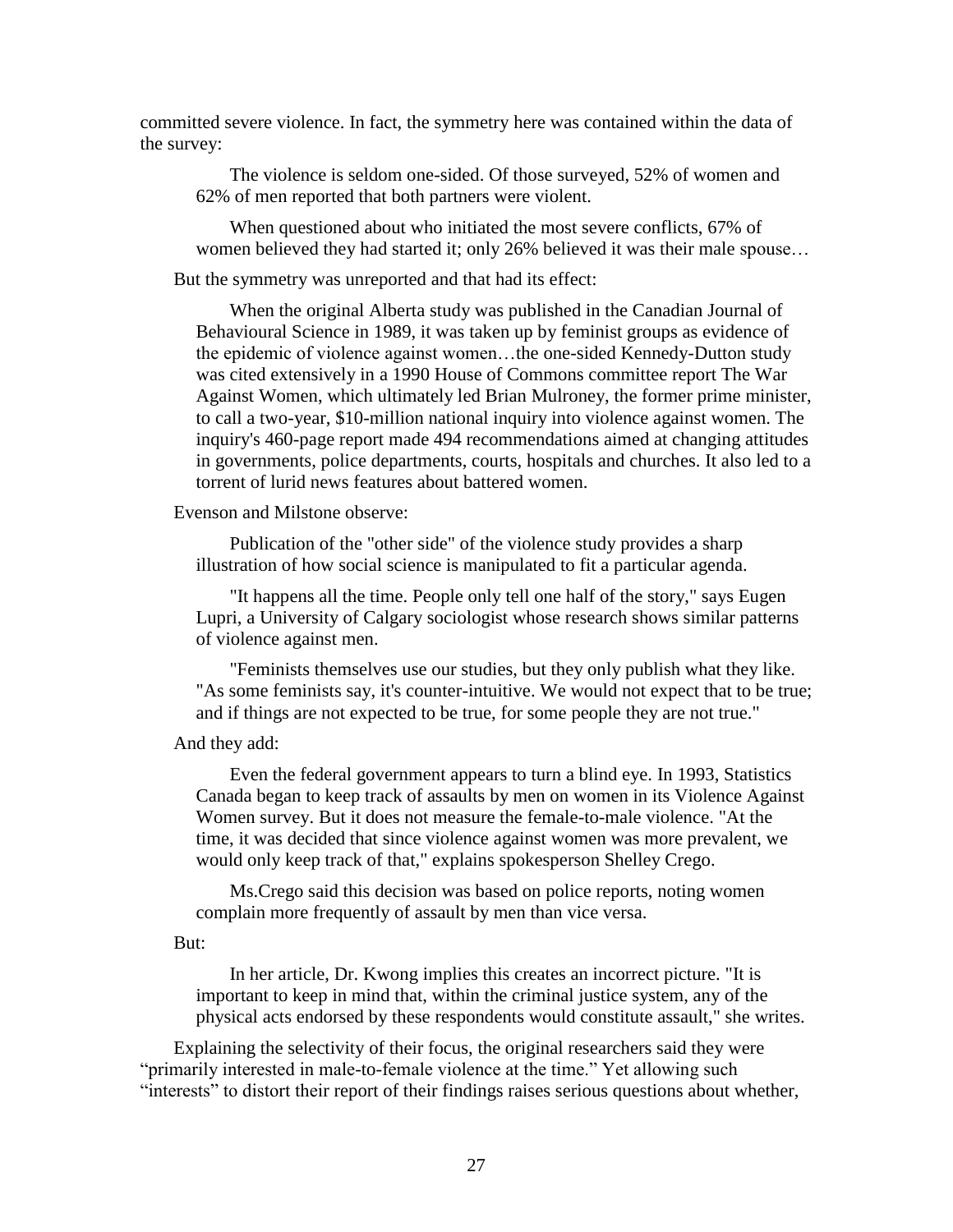under color of doing science, they were in fact doing political advocacy. It must be seen to represent flagrant and willful disregard of the facts<sup>17</sup>, and a stunning violation of scientific procedure<sup>18</sup>. The withholding of evidence concerning parity in battering has distorted public discussion and has had a dramatic impact on what people believe. It is difficult to avoid the conclusion that that was precisely its intent.

## **DEMONIZING THE MESSENGER**

For our purposes, however, of equal interest to the disregard for objective is the response from feminists when such revelations have been brought into the open.

For example, returning to the Super Bowl hoax, Ringle's story was followed up in a February 2 report by the *Boston Globe*'s Bob Hohler, who fully supported his conclusions and got some reactions to it from some of the figures involved. Interestingly, while they generally they backed off from the story, they did so in a way that enabled them to maintain the image in general. Thus:

One expert, Joan Stiles, public education coordinator for the Massachusetts Coalition of Battered Women's Service Groups, told the *Globe* that the Super Bowl story "sensationalized and trivialized" the battering problem, and damaged the cause's credibility. Lundy Bancroft, a training director for a Cambridge-based counseling program for men who batter, said, "I disbelieved the 40 percent thing from the moment I heard it." Bancroft also suggested that the campaign to pressure NBC to air the domestic-violence spot "unfairly stigmatized" football fans. "There is no stereotypical batterer," he said. (Sommers, 1995: 191)

Yet, as we have seen, the general framework of belief about domestic violence rests on material that is no more substantial than the Super Bowl hoax.

Most interesting of all, however, was this response from Lenore Walker:

Lenore Walker was furious with Ken Ringle for criticizing her research. She attributed his unfriendly stance to male pique at not being able to get through to her on the phone the day he was writing his story. As she explained to the *Boston Globe*'s Bob Hohler: "He [Ringle] felt as if he was entitled to talk to me; because he did not get what he was entitled to he got angry and decided to use his pen as a sword as a batterer does with his fist when he does not get what he thinks he is entitled to." (Ibid. p. 192)

Walker's response here may be taken as paradigmatic. The fact is that the attempt to destroy the validity of objective disagreement by demonizing its proponents, and indeed to subsume it under the category of violence against women itself, is standard practice here. This is from Sommers' account of the way Gelles and Strauss' research was received:

Battery and rape research is the very stuff of gender feminist advocacy. Researchers who try to pursue their investigations in a nonpolitical way are often subject to attack by the advocates. Murray Straus reports that he and some of his co-workers "became the object of bitter scholarly and personal attacks, including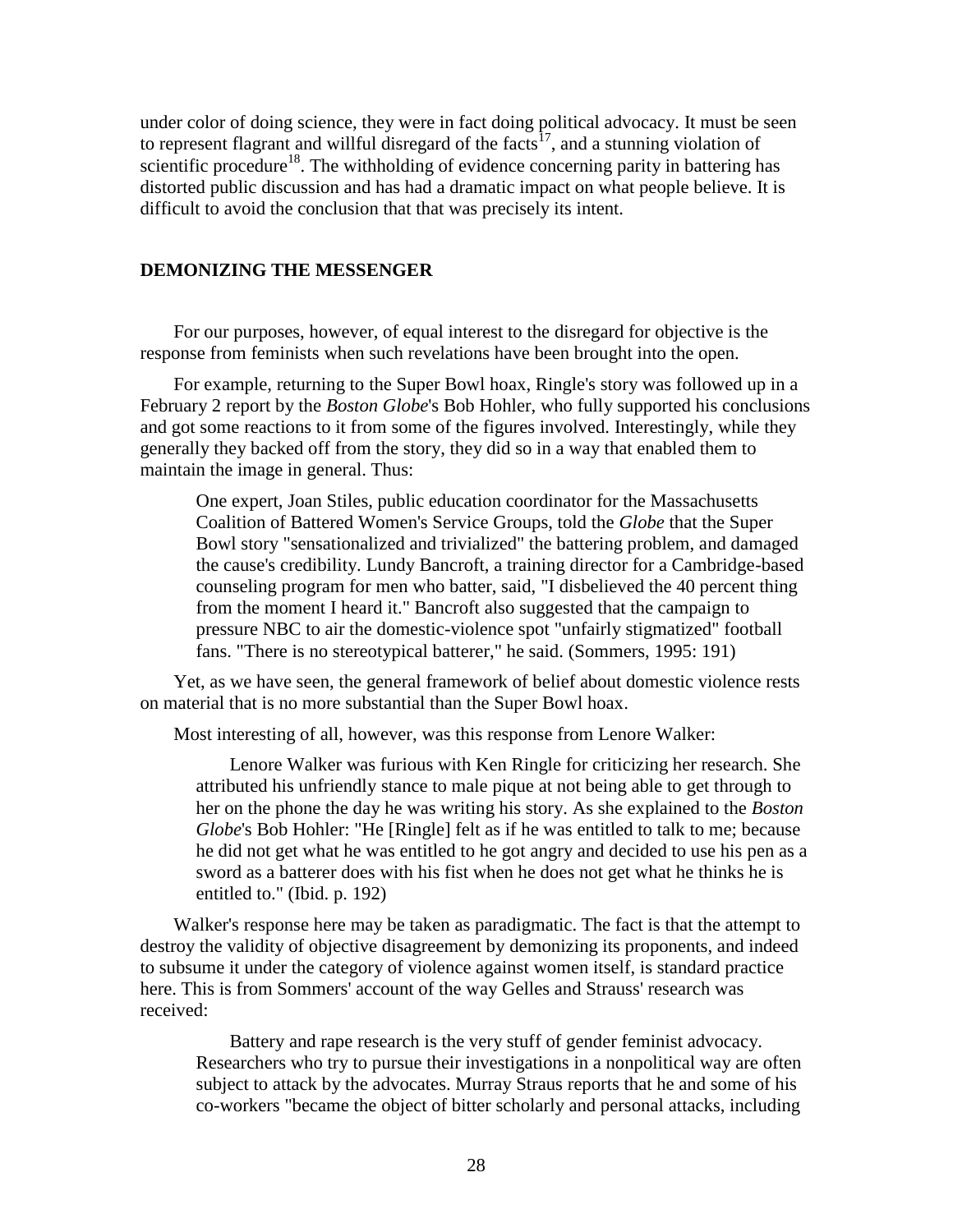threats and attempts at intimidation." In the late seventies and early eighties his scholarly presentations were sometimes obstructed by booing, shouting, or picketing. When he was considered for offices in scientific societies, he was labeled an antifeminist…. In 1992 a rumor was circulated that Murray Straus had beaten his wife and sexually harassed his students. Straus fought back as best he could and in one instance was able to elicit a written apology from a domestic violence activist.

Richard Gelles claims that whenever male researchers question exaggerated findings on domestic battery, it is never long before rumors begin circulating that he is himself a batterer. For female skeptics, however, the situation appears to be equally intimidating. When Suzanne K. Steinmetz, a co-investigator in the First National Family Violence Survey, was being considered for promotion, the feminists launched a letter-writing campaign urging that it be denied. She also received calls threatening her and her family, and there was a bomb threat at a conference where she spoke. (ibid. p. 200)

One need not stop here. The attempt to suppress the message of the equivalence of violence in relationships through the demonization of those who bring the message is abundantly evident. As a final example, consider this article by Scott Sleek in a recent issue of the APA [American Psychological Association] *Monitor:*

For years, Irene Frieze, PhD, wanted to keep rather quiet about her unexpected findings on dating violence. She was worried about how the mainstream media might spin her results, and how they might be interpreted by the feminist groups that had long lauded her work.

Why the hesitancy? Frieze, a psychology professor at the University of Pittsburgh, and her colleagues had found in surveys of 300 college students that women appeared more likely than men to start physical altercations with a dating partner, usually in the form of slapping, shoving or pushing.

Frieze certainly wasn't the first person to make such a discovery about women's role in relationship violence. In fact, many psychologists, including noted feminist researchers, have collected similar results with far larger sample sizes.

#### But:

When a Pitt public relations officer learned of the data last October and decided to issue a press release on it, Frieze's reservations proved accurate. The National Organization for Women denounced the research as fraudulent, while a radio station exaggerated her results as showing that women "cause most domestic violence."

## **SCAPEGOATING THE "DEADBEAT DAD"**

A similar story may be told with regard to the image of the "deadbeat dad," the irresponsible father who abandons his family and refuses to pay child support. This image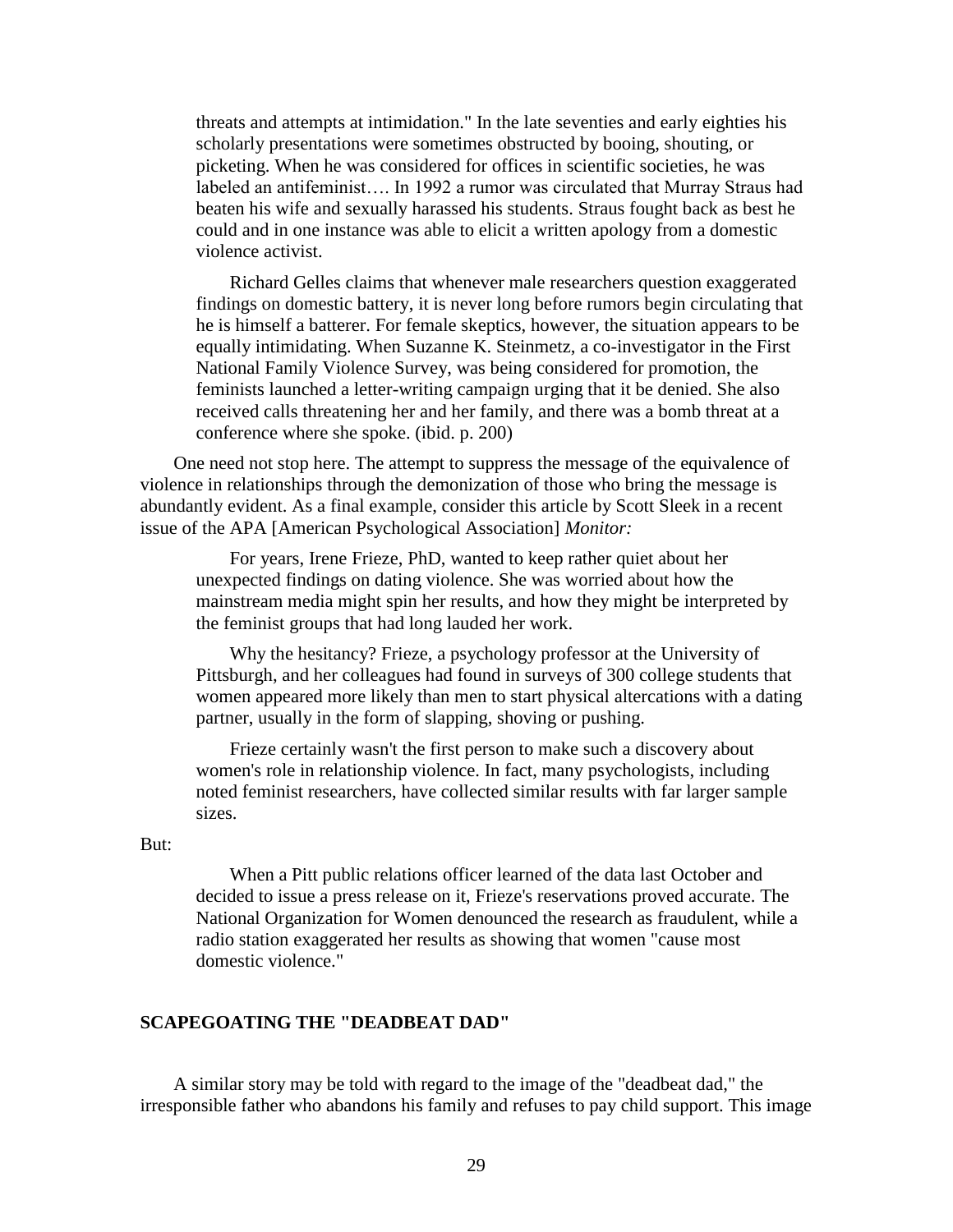is so familiar to us that we do not even think to question it. Like so many of the other aspects of the contemporary denigration of men, it turns out to be a fantasy, and unsupported by the facts. An extensive recent federally funded<sup>19</sup> study by Sanford Braver (1989) makes this plain.

Men, it turns out, have not caused family breakdown by divorcing their wives. On the contrary, a substantial preponderance of divorces, from 63 to 67 percent (p. 133), are initiated by women. Nor is it the case that men are evicted from their families by women tired of their violence and abuse. In fact, the most important reasons given by females, and the only ones ranked as "very important" by more than half, were "Gradual growing apart, losing a sense of closeness," and "Serious differences in lifestyle and/or values." "Violence between you and your spouse" ranks only  $16<sup>th</sup>$  on the list, mentioned as very important by only 20 percent (p. 139) of divorced women.

What is more, the idea that men refuse to pay child support also turns out to be a myth. Until Braver's study, the idea came from research that lumped married men together with men who had never been married, and only questioned women. But men who had not married had obviously not undertaken a commitment to support their children, because that is what marriage is. And asking only women whether their exhusbands have paid introduces an obvious bias. In fact, when Braver asked men about their payment of child support, he found that they claimed to be scrupulous in their payments. Wisely suggesting that the truth lies somewhere in between, Braver went on to ask what percentage of their support payments were made, and found that, even by the mothers' account, they were paid 68 to 69 percent of what they were owed, a figure far less alarming than is typically supposed<sup>20</sup>. Again, looking at the reasons that men did not pay, he found that it was almost entirely due to unemployment. The wives of men who were fully employed during the year said they paid 80 percent of what they owed, while the men reported that they paid 100 percent. (p.33).

Here again, what we find is that the myth of the "deadbeat dad" is a variant on the fantasy of "toxic man." And here again, we find the same pattern of abuse directed at those who question the myth. Thus, Braver, who began his research as much convinced of the "deadbeat dad" idea as anyone else, reports:

… once I began to uncover and point out evidence that tended to exonerate fathers, some researchers were mistakenly led to infer that I myself must somehow be antifemale, antifeminist or antimother.

But,

The truth is the direct opposite: I have long identified with the goals of the women's movement to increase opportunities for women (and men as well), to treat the genders equally, and to end male domination in families. But somehow even to speak in defense of fathers is taken by some as the equivalent of bashing mothers. (pp. 13-14)

Along these lines, Braver tells the story of an academic conference he attended at Arizona State University in 1988. He was in the audience during a panel discussion, which was moderated by one of the country's most respected demographers. One of the members of the panel spoke about her research on child support and during the question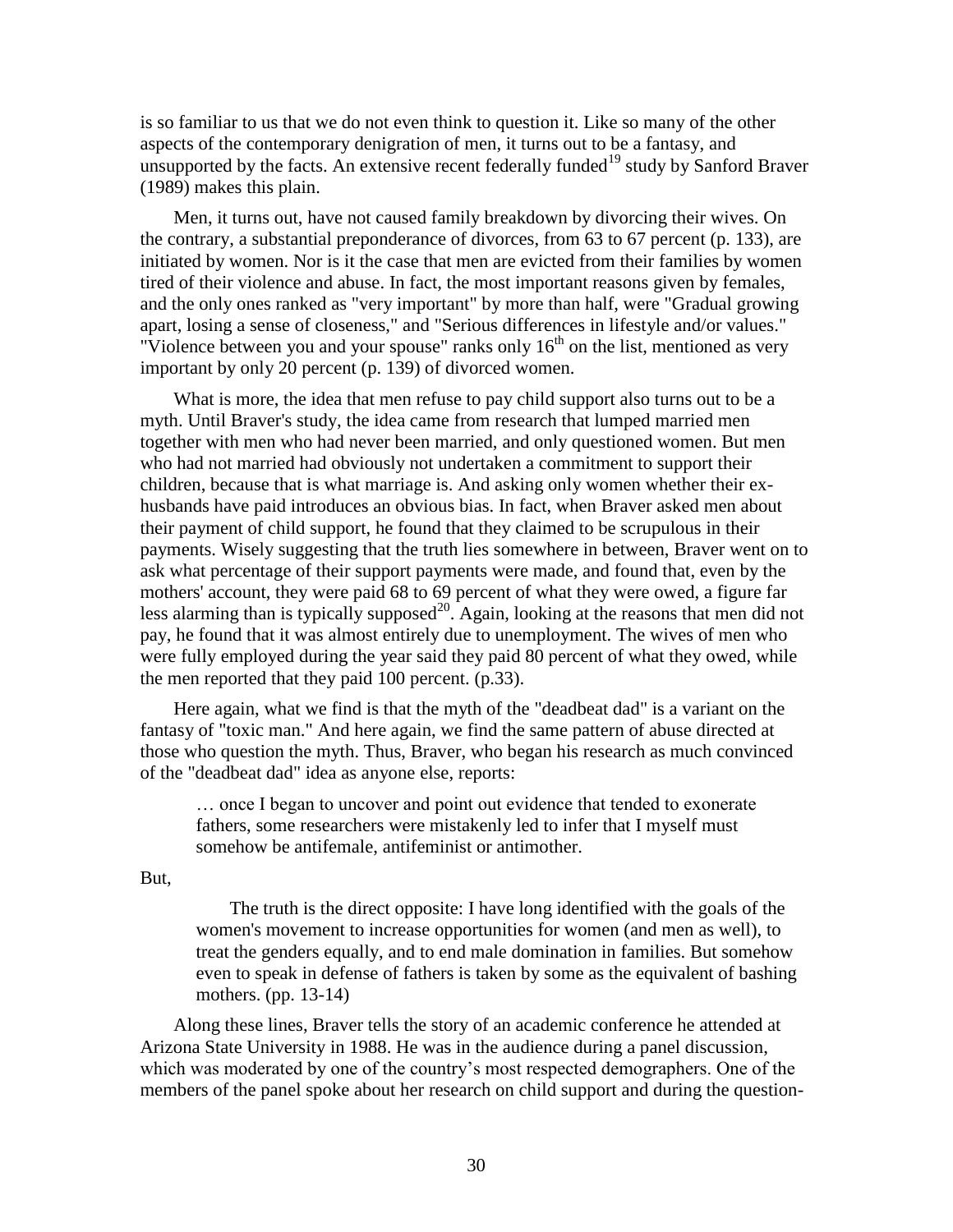and-answer period another member of the audience raised a question about Arizona's supposedly poor record in child-support collection. Braver recalls that this gave him what he thought was a good opportunity to share his findings about the problems that arise from trusting official records. He continued:

I raised my hand and was given the opportunity to address the audience member's question. I explained how the official database statistics can be misleading and how I had taken the trouble to interview both mothers and fathers. I then repeated [the results partially reported above].

At this point, the moderator stood up and said, "You know, I've heard about your findings. Our panel was discussing this very issue, of differences between mothers' and fathers' answers, over lunch. And what we concluded was if the mother tells you one things and the father tells you something else, then the father is a God damned liar."

## Braver adds:

I was so flabbergasted, I could think of no response and sat down.

I have yet to see any data that fathers either don't remember events as accurately as mothers or simply lie more. In the absence of convincing data that supports this view, those holding it are merely expressing their own prejudices, biases it would not be acceptable to express toward any other group. I can't imagine this man standing in a public setting and proclaiming that any racial, ethnic, or religious group -- or even mothers, for that matter -- were a bunch of "God damned liars." (p. 35)

### **THE ELEVATION OF THE SUBJECTIVE**

So what is one to make of this? What we have, clearly enough, is a case in which a set of assertions is promulgated, widely and loudly, as empirical facts in support of a vision of the world as a war between the sexes. But the assertions turn out to be distortions: myths, fictions, perhaps even fantasies. Moreover, as we have seen, the attempt to correct the distortions is not allowed to have its own impact, but is itself defended against in the name of the good side. It is subsumed under the war between the sexes itself, and is seen as simply a movement by the "bad" side. And this strategy has been largely successful.

One must conclude from this that the order of understanding has been reversed in this case. These subjective views are not, for those who promulgate them, ways of interpreting the facts. Rather, the subjective views come first, and then the facts are given weight in accordance with whether they support these views. The subjective, thus, has been raised over the objective.

Now one may object that this is an old story, and tells us nothing but that human beings can be biased. In a sense, this is true, but it does not give sufficient recognition to the peculiarities of this case. Of course we know that people have biases. Yet, for that very reason, we have fashioned means to limit the damage they can cause. The whole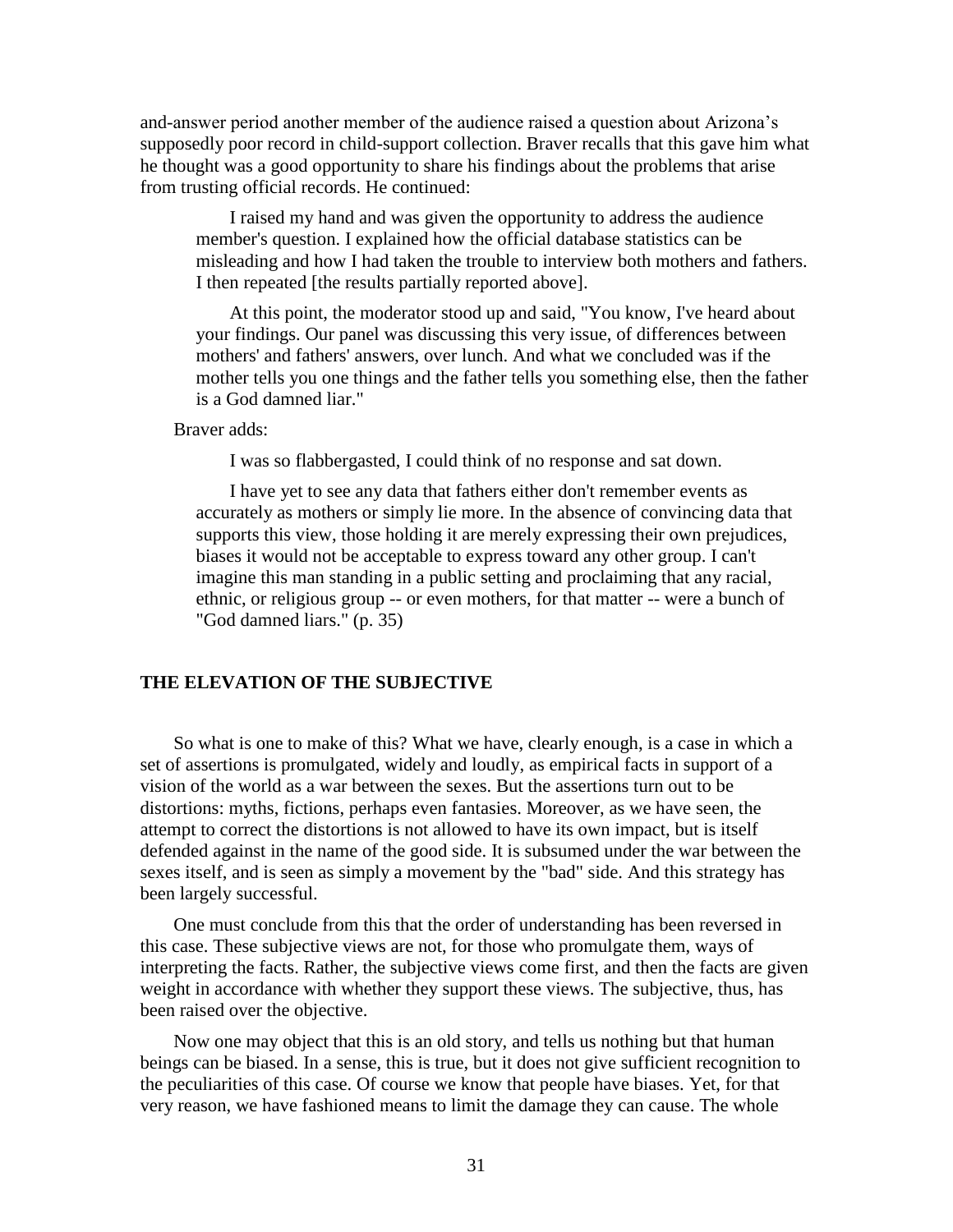institutional structure of criticism, from freedom of speech to peer review, has the intention of safeguarding us from our limitations in this regard. What we see in this case is that this institutional framework has broken down. A set of subjective views has emerged as sacrosanct, beyond criticism. It has been hermetically sealed off from the world. The result is that a vicious bias has triumphed over fact.

But if the images of toxic man, of Madonna-and-child, of the sexual holy war, are views that are not based on facts, then what can they be based on? If they are not the best we can do to give meaning to the facts, what can they mean? Where do they come form and how do they claim their authority? From where do they get the power to override and even banish the facts? And how do they gain this power even among people like Pollack, who see themselves, with perfect sincerity, as the passionate defenders of the most innocent objects of this vilification? These are the questions that will be of interest to us in the chapters ahead.

 $\frac{1}{1}$ 

|       | Math | Verbal |
|-------|------|--------|
| Men   | 532  | 495    |
| Women | 509  | 502    |

 Part of this difference is certainly due to the fact that more women took the test than men. Still, these data do not support the view that colleges are getting their male students from "all the way down."

 $2 \text{ In } 1995, 4,132 \text{ males in the age range } 15{\text -}24 \text{ killed themselves, versus } 652 \text{ females in } 100 \text{ years}$ the same age range. (Anderson, Kochanek, and Murphy, 1997)

<sup>3</sup> Available on their web site <http://www.apa.org/about/division/div35.html>

<sup>4</sup> Available on their web site:<http://web.indstate.edu/spsmm/posstat.html>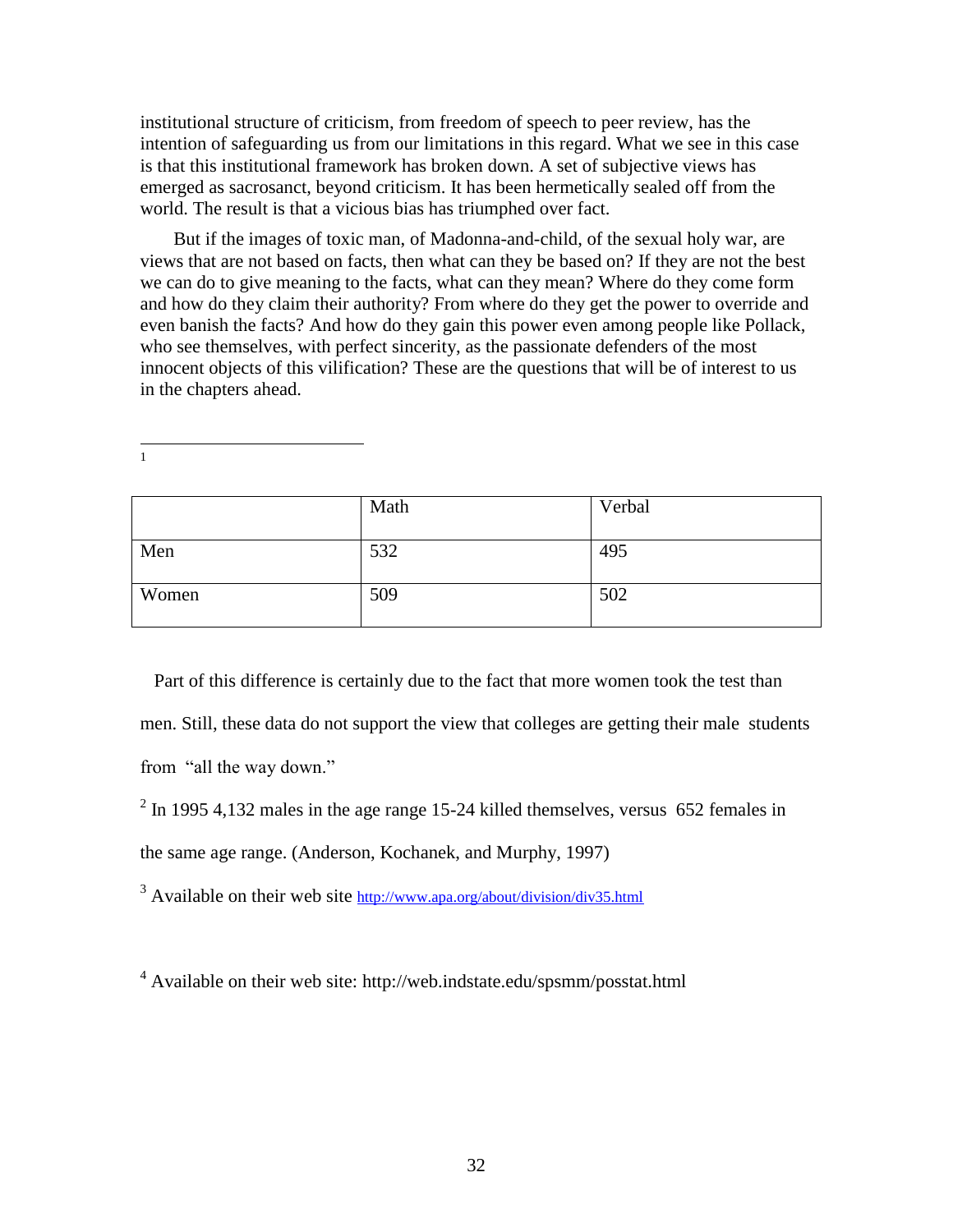<sup>5</sup> Pollack, for some reason, does not provide a reference to the article. It is also cited by Sommers (2000), who does. Quotations presented here are from the original, and are not significantly different from those given by Pollack.

<sup>6</sup> See, for example, his usage on page 5.

 $7$  The demand that men be more sensitive is arguably a feature of our time. And if Pollack is correct, this demand is in conflict with the demands of the Boy Code that require that boys deny their sensitivity. Could the boys' failure be due to their state of confusion? This is not a claim Pollack makes explicitly, but it may be useful to consider how it would fit with the rest of his case. The answer is that it would be a hard case for Pollack to make. According to Pollack, the requirement that boys be sensitive is unqualifiedly positive. Moreover, increased sensitivity, on the part of society as a whole, is much of the answer to boys' problems, according to Pollack. What we can see, on that level, is that the demand for sensitivity is at the same time permission and encouragement to be more sensitive. But the two work against each other, says Pollack. That would mean that, in Pollack's view, increased sensitivity would undermine the Boy Code and its deleterious effects. It is hard to see how the salutary effects of this increased sensitivity would not easily outweigh the confusion of responding to it in the context of the Boy Code. Confusion, then, cannot be held to be the cause of boys' failure.

<sup>8</sup> Another contemporaneous issue that certainly deserves consideration in this regard, though it is not mentioned by Pollack, is the rise of fatherlessness. Of course, girls grow up in the same fatherless families that boys do, but it certainly makes sense that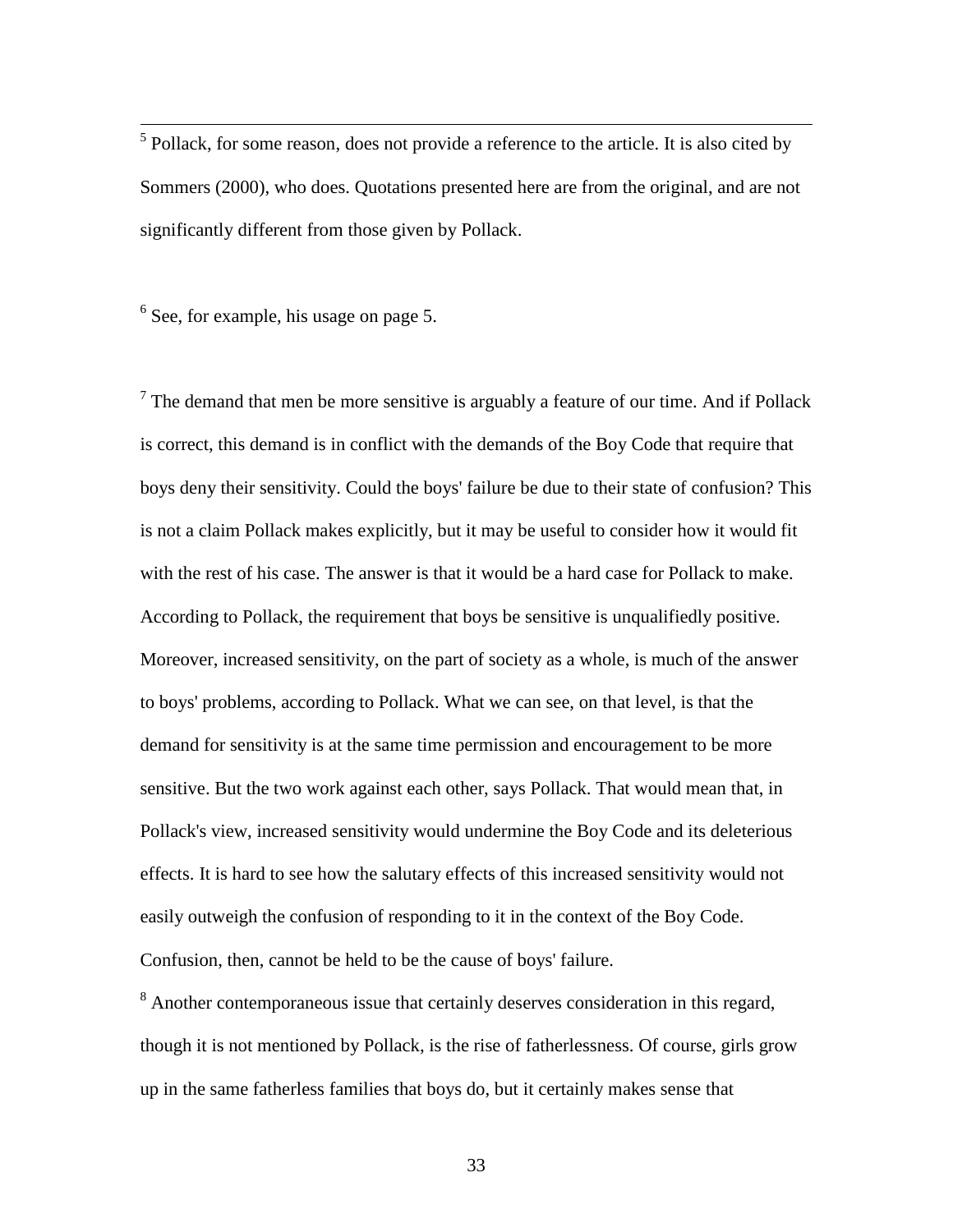fatherlessness might impact boys more than it does girls, at least in certain ways. My point here is that the rise of fatherlessness has not taken place in a vacuum, but has been largely the result of a cultural configuration that regards fathers as, at best, unnecessary and, at worst, malevolent. It is the analysis of this cultural configuration toward which our inquiry is directed. For recent examples of this configuration see "Deconstructing the Essential Father" (Silverstein and Auerbach, 1999). This is the lead article in an issue of the American Psychological Association's presumably scientific journal *The American Psychologist,* despite being stunningly selective in its reading of the research literarure and overtly political in its intent*.* The various web sites connected with the National Organization for Women continue to be a treasure-trove in this regard. Witness, for example, their recent attack upon Congress for passing a resolution in favor of Father's Day, even despite the fact that our lawmakers thought it necessary to rename the holiday "Responsible Fathers' Day." (Jensen, 2000)

 $\overline{a}$ 

 $9^9$  For anyone unfamiliar with this genre, it may be useful to provide a few examples. The imagery of male toxicity varies in the subtlety of its presentation. On the subtle side, for example, we have Gilligan (1982), who, while observing the form of equivalence, identifies men with their dark side and women with their ideal side, and sees male motivation as dominated by aggression and selfishness; women's motivation, by contrast, is seen as arising from a sense of connection, and is organized around caring, nurturance and the creation and maintenance of relationships.

Moving away from subtlety, we get this from Andrea Dworkin (1993: 214):

In everything men make, they hollow out a central place for death, let its rancid smell contaminate every dimension of whatever still survives. Men especially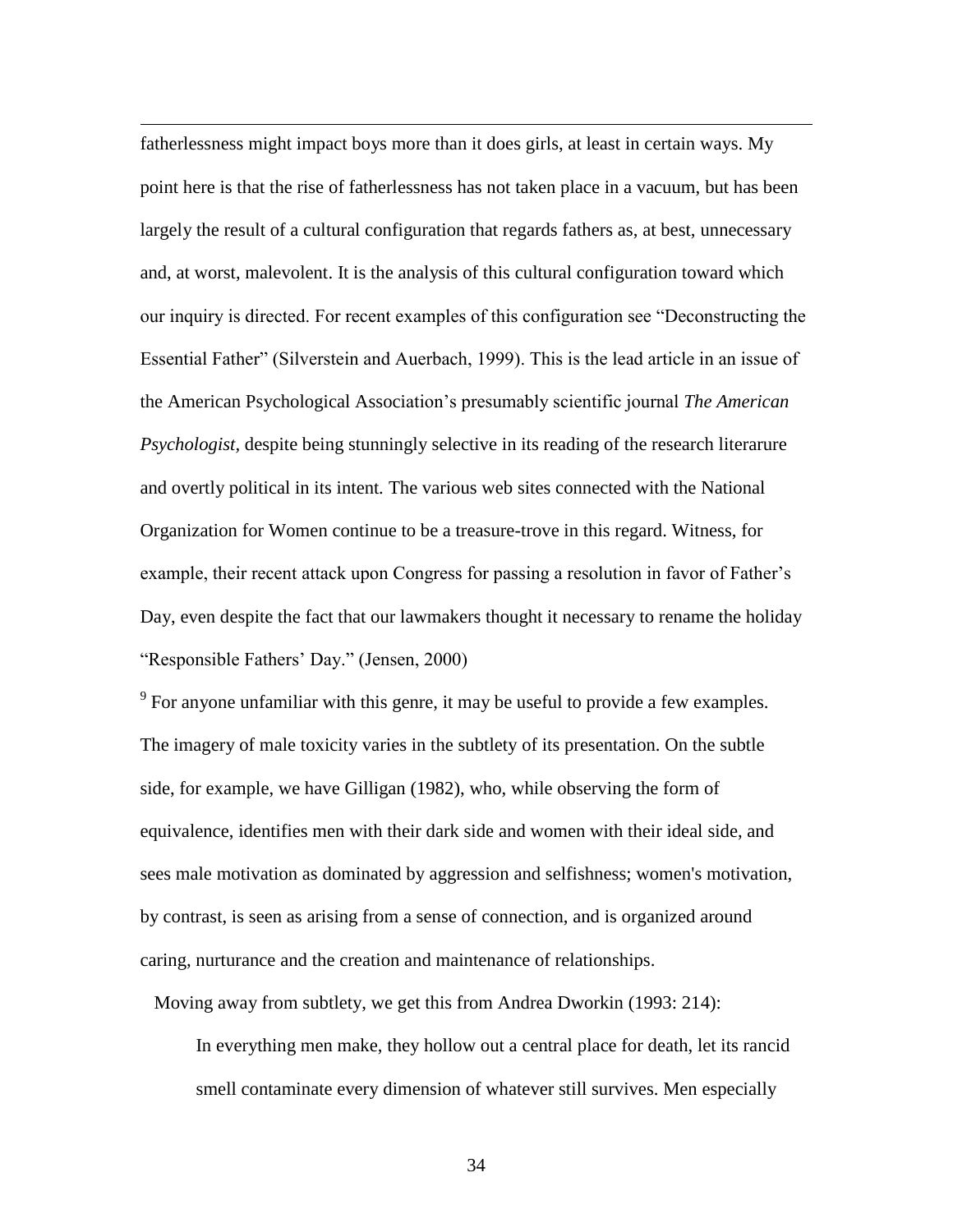love murder. In art they celebrate it, and in life they commit it. They embrace murder as if life without it would be devoid of passion meaning, and action, as if murder were solace, still their sobs as they mourn the emptiness and alienation of their lives,

This from Robin Morgan, former editor of *Ms.* Magazine (1989:138-9)

The phallic malady is epidemic and systemic... each individual male in the patriarchy is aware of his relative power in the scheme of things.... He knows that his actions are supported by the twin pillars of the State of man - the brotherhood ritual of political exigency and the brotherhood ritual of a sexual thrill in dominance. As a devotee of Thanatos, he is one with the practitioner of sadomasochistic "play" between "consenting adults," as he is one with the rapist.

This from Gloria Steinem, founder of *Ms*. Magazine (1993: 259-261):

Patriarchy requires violence or the subliminal threat of violence in order to maintain itself... The most dangerous situation for a woman is not an unknown man in the street, or even the enemy in wartime, but a husband or lover in the isolation of their home.

And this from Marilyn French (1993: 182)

 $\overline{a}$ 

As long as some men use physical force to subjugate females, *all* men need not. The knowledge that some men do suffices to threaten all women. Beyond that, it is not necessary to beat up a woman to beat her down. A man can simply refuse to hire women in well-paid jobs, extract as much or more work from women than men but pay them less, or treat women disrespectfully at work or at home. He can fail to support a child he has engendered, demand the woman he lives with wait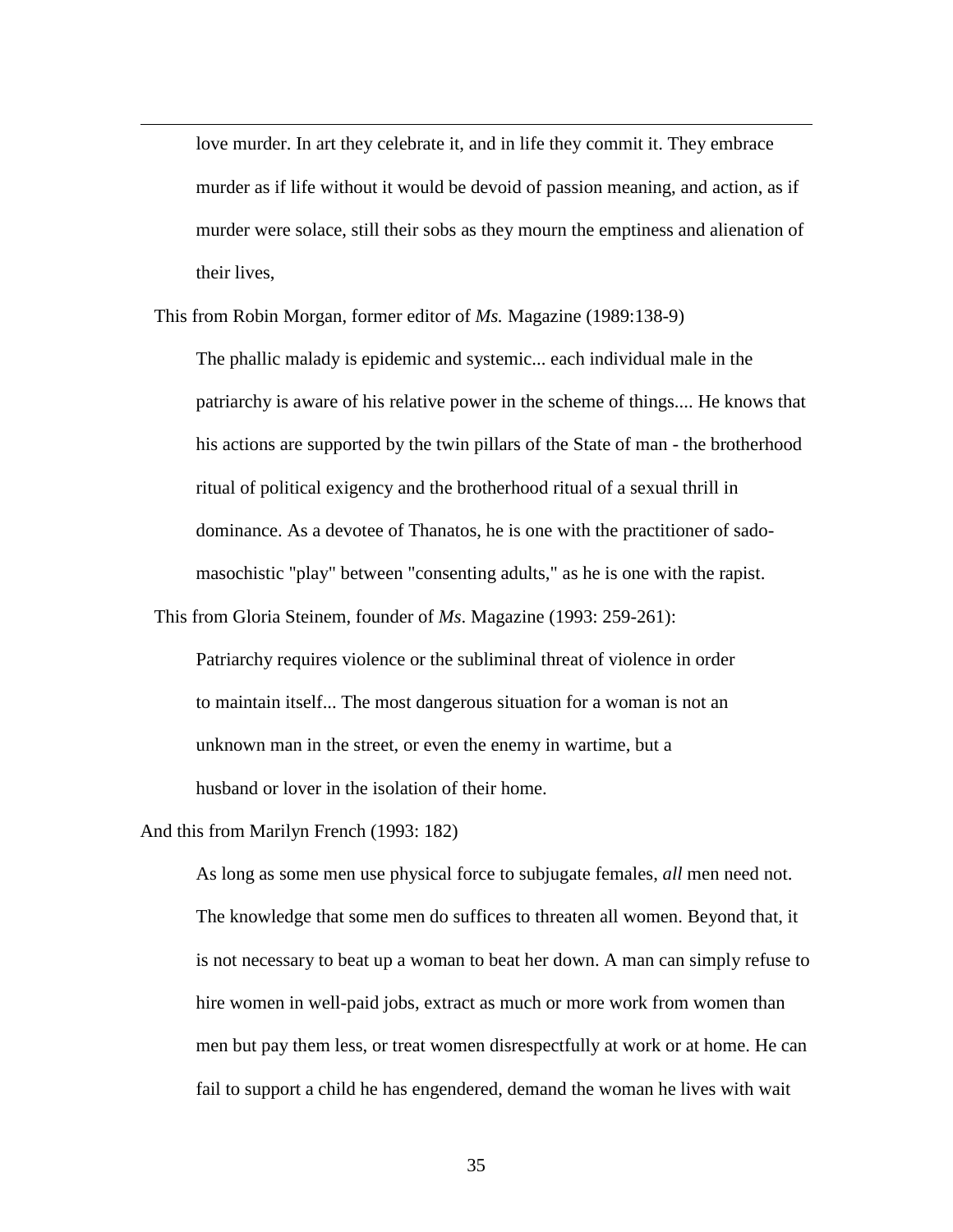on him like a servant. He can beat or kill the woman he claims to love; he can rape women, whether mate, acquaintance or stranger; he can rape or sexually molest his daughters, nieces, stepchildren, or the woman he claims to love. The vast majority of men in the world do one or more of the above. (emphasis in original)

 $\overline{a}$ 

 Obviously, if these insults were directed at the membership of any other group, whether ethnic, religious, national, or anything else, they would immediately be labeled "hate speech," and all right-thinking people would condemn their very utterance. That they are not, but are instead regarded in mainstream quarters as informed and respectable opinion, is a fact that is near the focal point of our inquiry.

<sup>10</sup> Christina Sommers' recent book *The War Against Boys* (2000) provides a wealth of material illustrating the way the denigration of males has become a dominant theme of education in our time. Summarizing, she says:

More and more schoolboys inhabit a milieu of disapproval. Routinely regarded as protosexists, potential harassers, and perpetuators of gender inequity, boys live under a cloud of censure, in a permanent state of culpability. Martin Spafford, a high school teacher in London, has made observations about British boys that apply to American boys as well…. 'Boys feel continually attacked for who they are. We have created a sense in school that masculinity is something bad. Boys feel blamed for history, and a school culture has grown up which is suspicious and frightened of boys. (p. 57)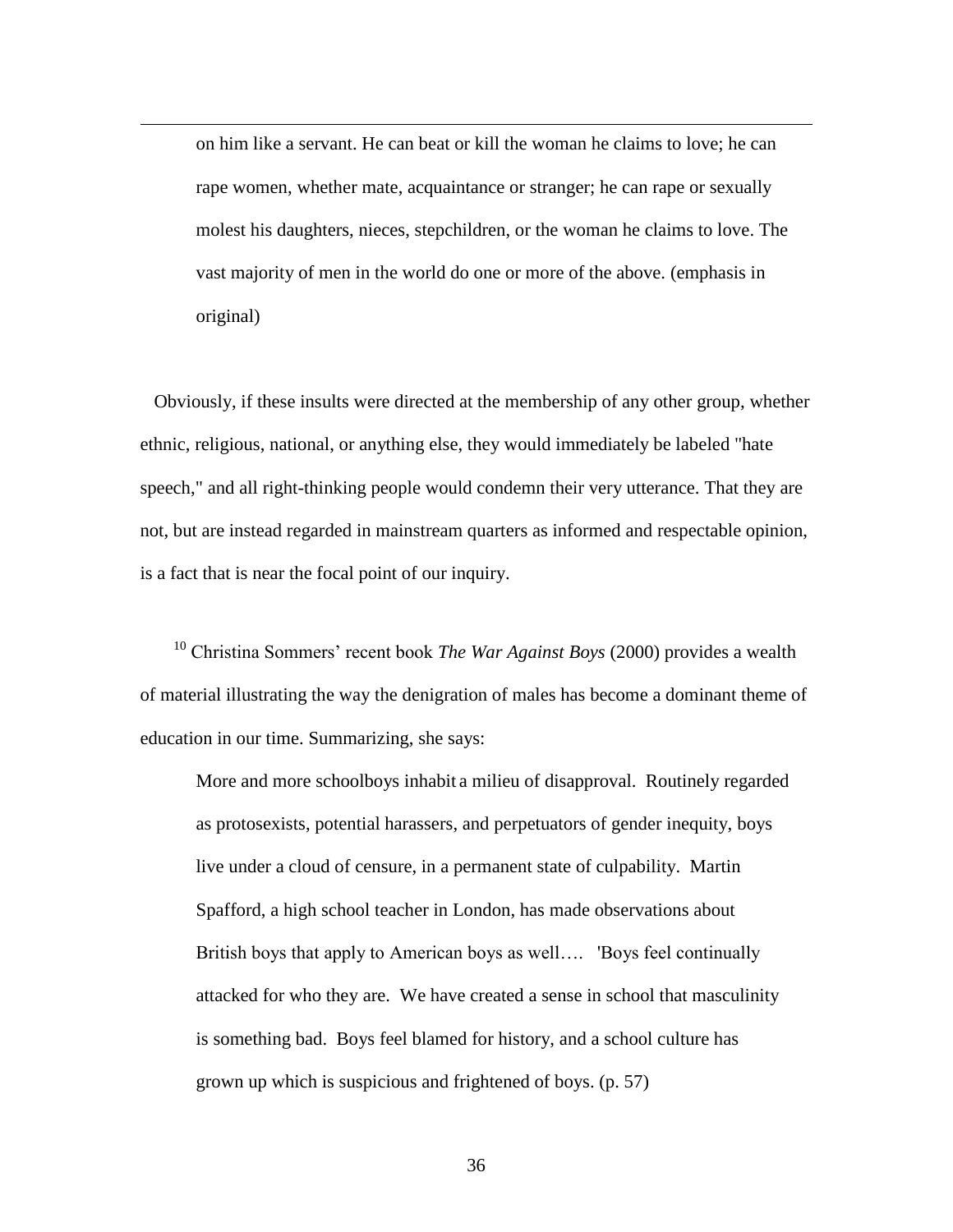This often reaches the level of the ludicrous:

 $\overline{a}$ 

In 1997, Nan Stein [a director of the influential Wellesley College Center for Research on Women] did a national survey of domestic violence/sexual assault experts who present programs in public schools. She asked them what they liked least about the educational materials they had to work with (guides, handouts, videos, and so on). Stein reported that among the most common complaints were that males are never positively portrayed" and "males are never shown in a positive light." However, she did not see this as a reason to change the message: when boys object, it only shows the "need for materials to defuse male resistance."" She seemed not to notice that the instructors, not the boys, were the ones objecting to the materials. (p.58)

 $11$  In July 1994 the Bureau of Justice Statistics of the U.S. Department of Justice released a Special Report called *Murder in Families* detailing the results of a survey of family homicides in 33 urban U.S. counties. The report covered only convictions. It said, in part: " In murders of their offspring, women predominated, accounting for 55 percent of killers."

 $12$  This is the so-called "Munchausen Syndrome by Proxy." The Southall research group remotely videotaped the interactions of parents with 39 children who had been brought to the hospital due to the suspicion that they were being seriously abused. In 33 of these cases, a parent was observed attempting to kill the child, primarily by suffocation. The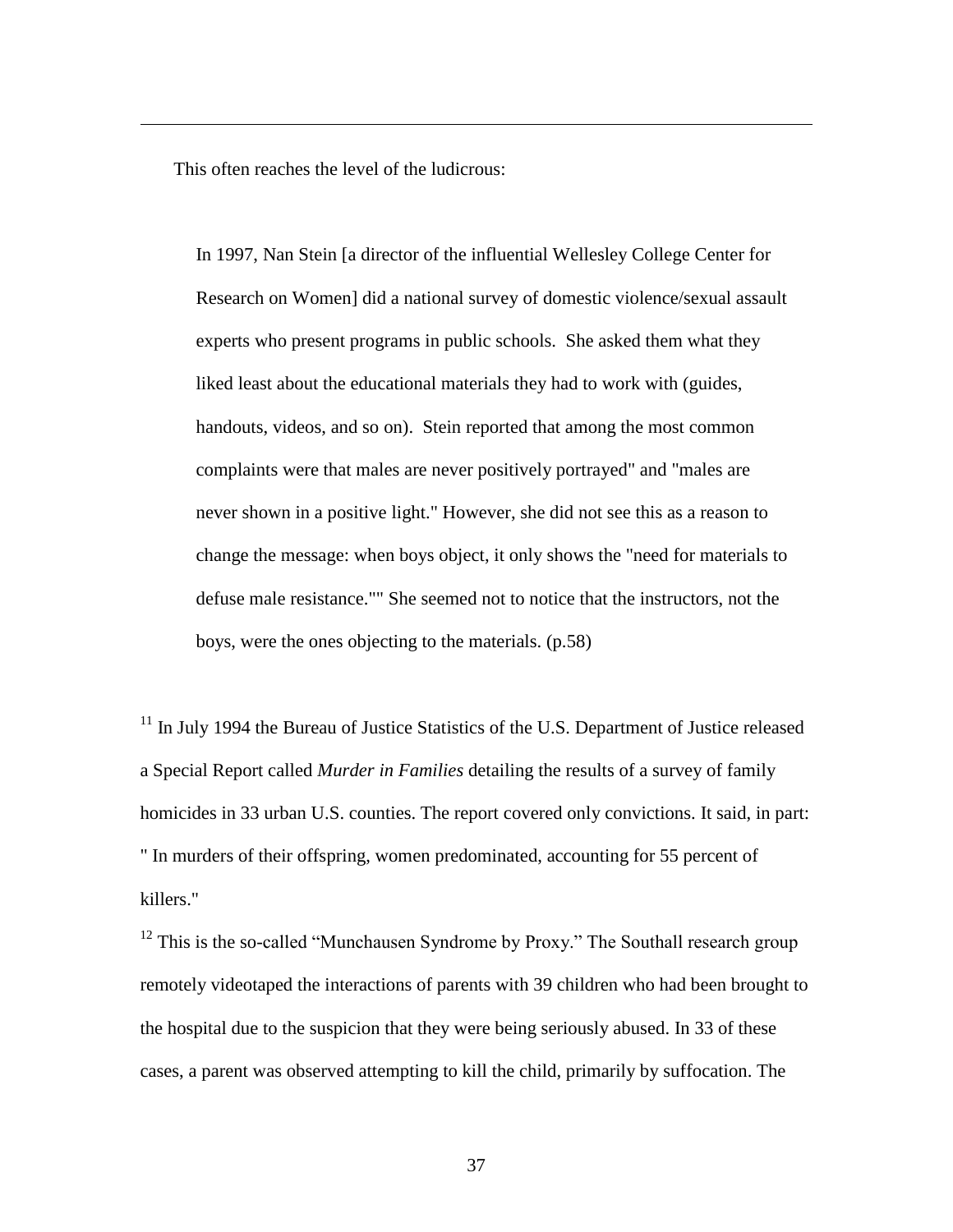research paper, along with subsequent news accounts, uses the neutral term "parent," but a perusal of the case descriptions suggests that the bulk of them were female. A colleague reported that in an interview on New Zealand National Public Radio, Southall acknowledged that in all but one of these cases, the perpetrator was female -- either the mother or, in one case, the grandmother. Looking for a better source for this, I wrote to Southall. He did not answer the precise question, but said, in a letter dated February 16, 1999: "In the setting of Munchausen Syndrome by Proxy it is our experience that the vast majority of perpetrators of abuse are women."

 $13$  Cited by Sommers (1995: 193)

 $\overline{a}$ 

 $14$  If this is true, the greater strength of men would largely explain it. On the other hand, the finding could be due to an increased tendency for women to report injury (Cook, 1997). In any case, it is a matter of public record that in the worst cases of domestic violence, those resulting in death, typically about 40% of the victims in the U.S. are men (Department of Justice, 1994).

<sup>15</sup>Fiebert, (1998) documents 95 studies, 79 of them empirical and 16 reviews and/or analyses) and recently by the British Home Office (1998) in a study based on the British Crime Survey of 1996.

 $16$ <sup>16</sup> These attributions were reported by the respondents about themselves, and there was a high level of correspondence (70-80%) between individual's self-reports and the reports of their partners.

 $17$  As of this writing there has not, to my knowledge, been a hint in the major U.S. media of the research showing the parity of domestic violence. This is true even in the context